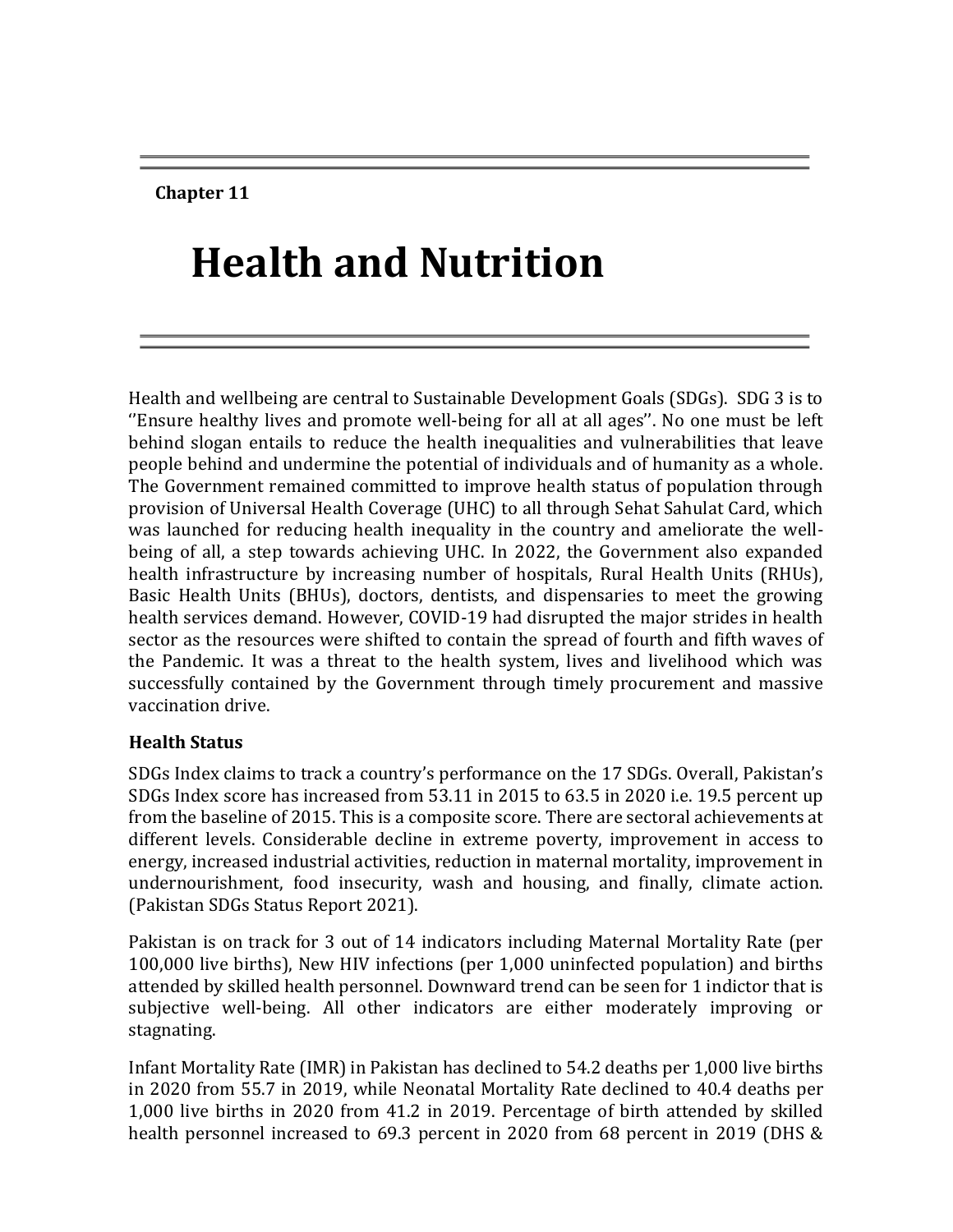UNICEF). Maternal Mortality Ratio fell to 186 maternal deaths per 100,000 births in 2020, from 189 in 2019 (Table 11.1).

With a population growing at 2 percent per annum, Pakistan's contraceptive prevalence rate in 2020 decreased to 33 percent from 34 percent in 2019 (Trading Economics). Pakistan's tuberculosis incidence is 259 per 100,000 population and HIV prevalence rate is 0.12 per 1,000 population in 2020.

| Table 11.1: Health Indicators of Pakistan                     |               |               |  |  |  |  |  |
|---------------------------------------------------------------|---------------|---------------|--|--|--|--|--|
|                                                               | 2019          | 2020          |  |  |  |  |  |
| Maternal Mortality Ratio (Per 100,000 Births)*                | 189           | 186           |  |  |  |  |  |
| Neonatal Mortality Rate (Per 1,000 Live Births)               | 41.2          | 40.4          |  |  |  |  |  |
| Mortality Rate, Infant (Per 1,000 Live Births)                | 55.7          | 54.2          |  |  |  |  |  |
| Under-5 Mortality Rate (Per 1,000)                            | 67.3          | 65.2          |  |  |  |  |  |
| Incidence of Tuberculosis (Per 100,000 People)                | 263           | 259           |  |  |  |  |  |
| Incidence of HIV (Per 1,000 Uninfected Population)            | 0.12          | 0.12          |  |  |  |  |  |
| Life Expectancy at Birth, (Years)                             | 67.3          | 67.4          |  |  |  |  |  |
| Births Attended By Skilled Health Staff (% of Total)**        | 68.0 $(2015)$ | 69.3 $(2018)$ |  |  |  |  |  |
| Contraceptive Prevalence, Any Methods (% of Women Ages 15-49) | 34.0          | 33            |  |  |  |  |  |
| Source: WDI, UNICEF, Trading Economics & Our World in data    |               |               |  |  |  |  |  |

In order to make substantial progress on SDG 3 of (Good Health and Wellbeing), Government of Pakistan has given priority to strengthen health sector to further resolve and address the outbreak of COVID-19 pandemic. Enhanced effective coverage of skilled birth attendants, improved public sector health facilities, increased number of BHUs and RHCs equipped with essential services are reflection of these priorities. To enable effective family planning, pre and post pregnancy care and neonatal care, the Lady Health Workers (LHW) programme revitalized through adequate training, support and a revised service structure.

In response to increasing demand of public health service delivery, the health services delivery infrastructure has expanded significantly. During 2021, national health infrastructure comprised of 1,276 hospitals, 5,558 BHUs, 736 RHCs, 5,802 Dispensaries, 780 Maternity & Child Health Centers and 416 TB centers, while the total availability of beds in these health facilities have been estimated at 146,053. In addition to this, there are 266,430 registered doctors, 30,501 registered dentists and 121,245 registered nurses in these facilities together. The detail is presented in Table 11.2:

| Table 11.2: Registered Medical and Paramedical Personnel        |         |         |         |         |         |         |         | (in Nos.) |
|-----------------------------------------------------------------|---------|---------|---------|---------|---------|---------|---------|-----------|
| <b>Health</b>                                                   | 2014    | 2015    | 2016    | 2017    | 2018    | 2019    | 2020    | 2021(P)   |
| <b>Manpower</b>                                                 |         |         |         |         |         |         |         |           |
| <b>Doctors</b>                                                  | 175,223 | 184,711 | 195,896 | 208,007 | 220,829 | 233,261 | 245,987 | 266,430   |
| Dentists                                                        | 15,106  | 16,652  | 18,333  | 20,463  | 22,595  | 24,930  | 27,360  | 30,501    |
| <b>Nurses</b>                                                   | 90,276  | 94,766  | 99,228  | 103,777 | 108,474 | 112,123 | 116,659 | 121,245   |
| Midwives                                                        | 33,687  | 34,668  | 36,326  | 38,060  | 40,272  | 41,810  | 43,129  | 44,693    |
| Lady Health                                                     | 15,325  | 16,448  | 17,384  | 18,400  | 19,910  | 20,565  | 21,361  | 22,408    |
| workers                                                         |         |         |         |         |         |         |         |           |
| Note: Above data is given in a calendar year,<br>P: Provisional |         |         |         |         |         |         |         |           |
| Source: Pakistan Bureau of Statistics 2021                      |         |         |         |         |         |         |         |           |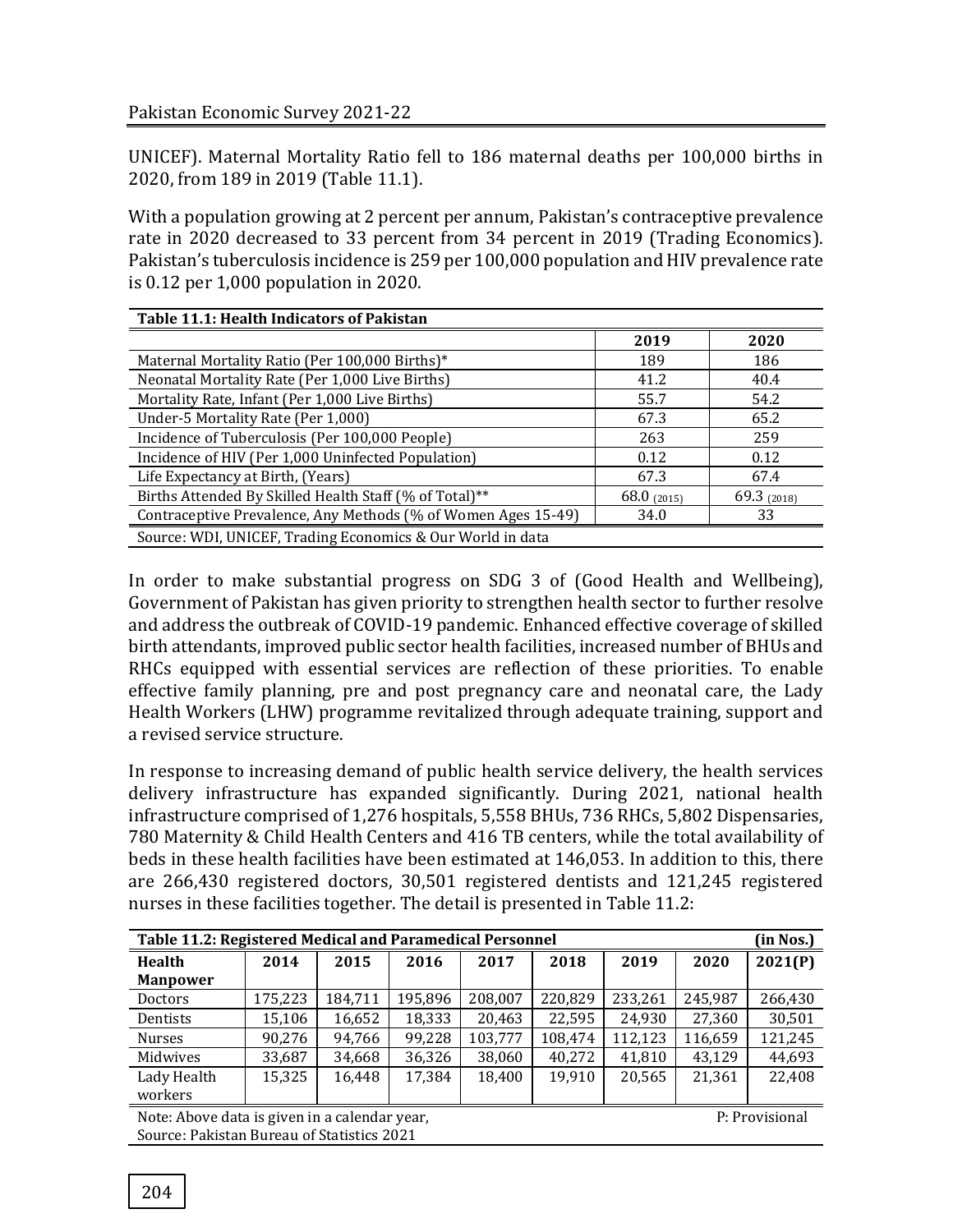# **Health Expenditures**

The health-related expenditure increased by 30 percent from Rs 505.4 billion in FY2020 to Rs 657.2 billion in FY2021. This increase in expenditures is mainly driven by COVID-19 related expenses such as procurement of vaccines, establishment of vaccine centers, testing kits and vaccine storage facilities, etc. Public sector expenditure on health are estimated at 1.2 percent of GDP in 2020-21, as compared to 1.1 percent in 2019-20. The health expenditure details are given in Table 11.3 and Fig-1:

| Table 11.3: Federal and Provincial Governments Health Expenditure |                               |                                                                      |                            |         |  |  |
|-------------------------------------------------------------------|-------------------------------|----------------------------------------------------------------------|----------------------------|---------|--|--|
| <b>Fiscal Years</b>                                               |                               | <b>Public Sector Expenditure (Federal and Provincial) Rs million</b> |                            | Health  |  |  |
|                                                                   | Current<br><b>Expenditure</b> | Development<br><b>Expenditure</b>                                    | Expenditure<br>as % of GDP |         |  |  |
| 2015-16                                                           | 192,704                       | 75,249                                                               | 267,953                    | 0.8     |  |  |
| 2016-17                                                           | 229,957                       | 99,005                                                               | 328,962                    | 0.9     |  |  |
| 2017-18                                                           | 329,033                       | 87,434                                                               | 416,467                    | 1.1     |  |  |
| 2018-19                                                           | 363,154                       | 58,624                                                               | 421,778                    | 1.0     |  |  |
| $2019-20(R)$                                                      | 427,915                       | 77,496                                                               | 505,411                    | $1.1\,$ |  |  |
| $2020-21(P)$                                                      | 534,318                       | 122,867                                                              | 657,185                    | 1.2     |  |  |

P: Provisional R: Revised

Source: PRSP Budgetary Expenditures, (EF-Policy Wing), Finance Division, Islamabad.



# **Health Sector Projects of Federal PSDP during FY2022**

After the passage of 18th constitutional amendment, provision of health services is the mandate of the Provincial Governments. However, the Federal Government has supported various health related projects through Public Sector Development Programme (PSDP), for fulfillment of SDGs and overall health status in the country. During FY2022, PSDP allocations of Rs 19336.668 million were made for 60 health sector projects. The details are given in Table 11.4: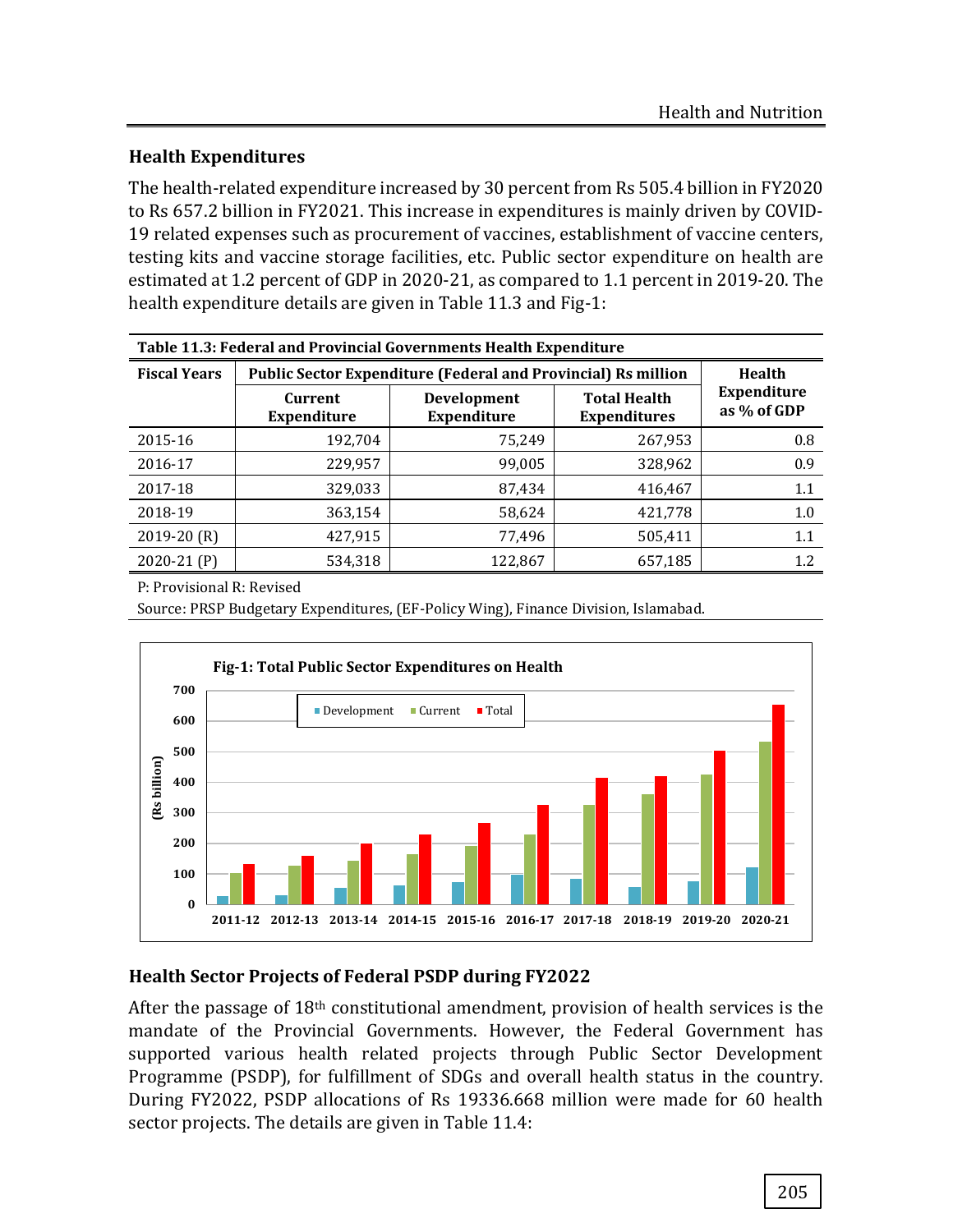| Table 11.4: Health Sector Projects in PSDP FY2022                    |          |            |             | (Rs millions) |
|----------------------------------------------------------------------|----------|------------|-------------|---------------|
| Name of Ministry / Organisation                                      | No. of   | Total      | 2020-2021   | Expenditure   |
|                                                                      |          | Estimated  | <b>PSDP</b> | up to         |
|                                                                      | Projects | Cost       | Allocation  | 30-06-2021    |
| Ministry of National Health Services,<br>Regulation and Coordination | 45       | 89361.52   | 21722.506   | 9777.748      |
| <b>Finance Division</b>                                              | 03       | 16295.149  | 2000.000    | 0.000         |
| Defense Division                                                     | 01       | 25.000     | 25.000      | 0.000         |
| Ministry of Kashmir Affairs & Gilgit<br><b>Baltistan Division</b>    | 06       | 19910.322  | 4400.000    | 6195.282      |
| Pakistan Atomic Energy Commission                                    | 05       | 11967.003  | 2849.161    | 3363.658      |
| Total                                                                | 60       | 137558.994 | 19336.688   | 30996.667     |
| Source: M/o PD&SI                                                    |          |            |             |               |

Pakistan Economic Survey 2021-22

There are 60 health sector projects in PSDP FY2022 to the tune of total cost of Rs 137.6 billion and the expenditure up to 30-06-2021 is Rs 31.0 billion. Total foreign funding share for health sector in this year's PSDP FY2022 is 4.4 percent amounting to Rs 6.1 billion. About 45 health sector projects are being implemented by M/o NHSR&C with an estimated total cost of Rs 89 billion.

The salient features of PSDP programmes related to health sector are as follows:

## **i) Sehat Sahulat Programme (SSP)**

SSP is a health insurance initiative of the Federal Government of Pakistan in collaboration with the Provincial Governments. SSP initially provided social health protection to families living below poverty line only, and now gradually moving towards Universal Health Insurance. As of 2022, the programme has been implemented in 36 districts of Punjab, 35 districts of Khyber Pakhtunkhwa, 10 districts of AJ&K, 10 districts of GB, Islamabad Capital Territory and District Tharparker, Sindh covering approximately 44.6 million families. In Federal, SSP is financed completely through PSDP and it is responsible for premium contribution of ICT, AJK, GB, x. FATA and district Tharparker. However, Punjab and KP are financing 100 percent premium contributions from different sources.

#### **Box-I: SEHAT SAHULAT PROGRAM**

Globally more than 100 million people are pushed into extreme poverty due to health-related expenditures. In Pakistan major portion of all new entrant in poverty are because of catastrophic health expenditure. In Pakistan out-of-Pocket (OOP) expenditure on health are more than 60 percent and one out of every three living in extreme poverty, Pakistan has been ranked as one of the most exposed nation to poverty risk among 43 countries of Asia-Pacific region.

To address this challenge, Sehat Sahulat Programme (SSP) is designed to provide financial health protection not only to the poor families and bring them out of poverty but also to families above poverty line. Currently, the programme is providing financial protection for indoor health care coverage only.

SSP is a public sector funded social health protection initiative of Federal Government, Provincial and Regional Governments working to provide financial health protection to targeted families against catastrophic (extra-ordinary) health care expenditure. The program is a landmark health care initiative and considered as an important step to lead a path towards Universal Health Insurance Coverage (UHIC).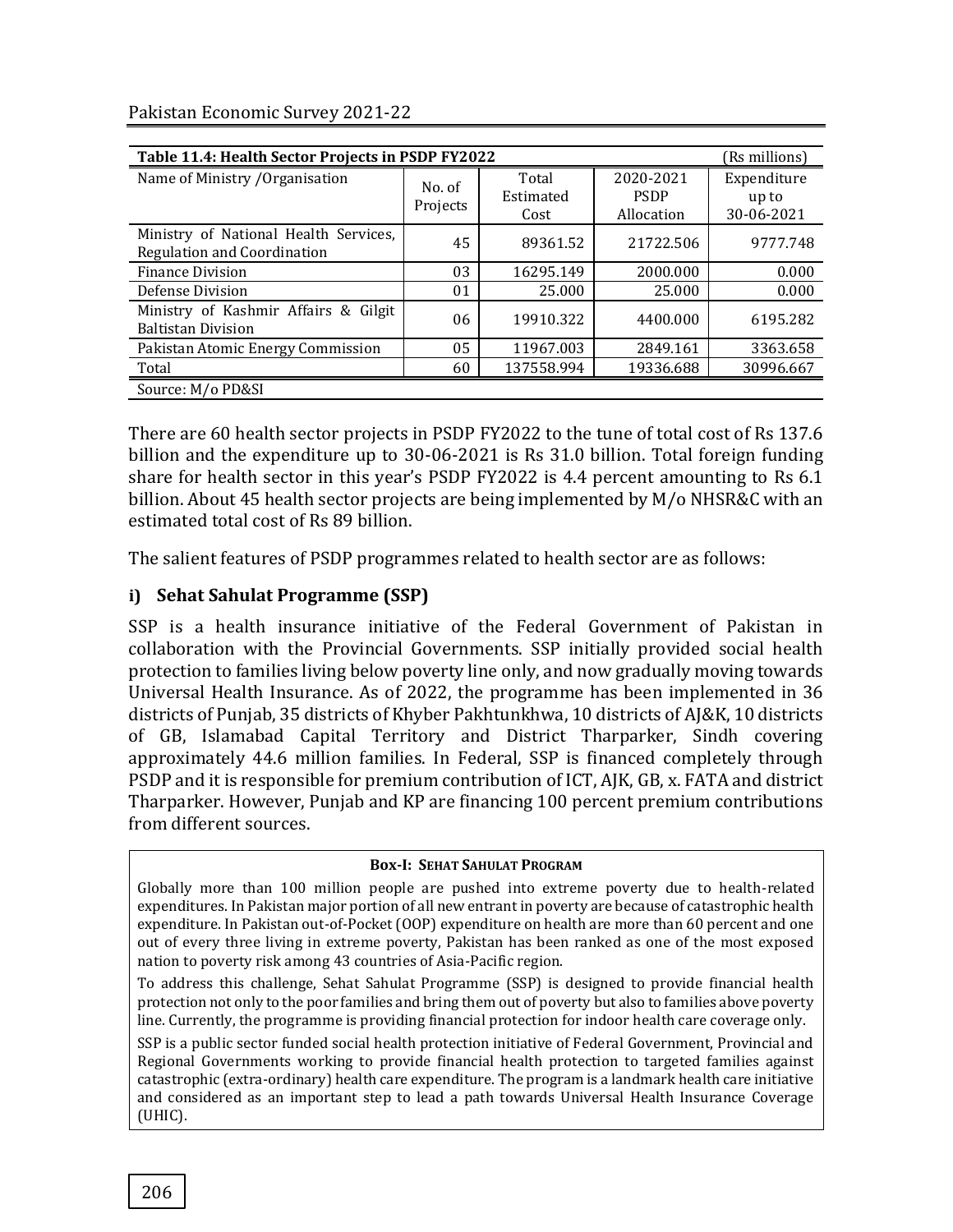The programme is being implemented in a phased manner, starting from below poverty families and eventually targeting universal families and providing coverage to more than two hundred million population across Pakistan. As of today, the programme is providing services to more than 44 million families (approximately 154 million lives) across the country.

 The programme is managed under the administrative control of Ministry of National Health Services, Regulations and Coordination and currently financed through PSDP. In each participating province (Punjab and Khyber Pakhtunkhwa) the programme is managed by health department with different sources of financing.

 SSP only provide services to families which requires indoor health care services. The services include, but not limited to, cardiac treatments (stents, open heart, valvular replacement etc), oncological (cancer) management, burn management, organ failure management (dialysis, etc), complication of diabetes mellitus, accident/trauma management, neurosurgical procedures, abdominal surgeries, fracture management and other medical & surgical interventions.

 For the identification of universal, vulnerable and marginalized families, SSP is using NADRA database. Permanent resident families are identified using permanent address on CNIC, while families are identified using "B" form information. Information related to Transgender and Disabled is also extracted using NADRA database.

 SSP has a wide network of more than 1030 paneled hospitals across Pakistan. Beneficiary from any district can avail treatment from any of these paneled hospitals.

 In SSP each participating province (Punjab and Khyber Pakhtunkhwa) is contributing/paying health insurance premium for its respective covered families. However Federal Government, on one hand, provide finances for program implementation to ICT, AJK, GB, Tribal districts of KP and Tharparkar district (Sindh), and on other hand play coordination role in defining benefit package and provide technical support to provinces for programme implementation. Details are provided in table below.

| <b>Province / Region:</b>                                                | <b>Current Status</b>              | <b>Families Covered</b> |  |  |  |
|--------------------------------------------------------------------------|------------------------------------|-------------------------|--|--|--|
| Islamabad                                                                | Universal                          | 249,177                 |  |  |  |
| AJK                                                                      | Universal                          | 1,341,888               |  |  |  |
| GB                                                                       | <b>Below Poverty and Universal</b> | 363,692                 |  |  |  |
| Punjab                                                                   | <b>Below Poverty and Universal</b> | 31,705,290              |  |  |  |
| Khyber Pakhtunkhwa                                                       | Universal                          | 9,353,009               |  |  |  |
| <b>Tribal Districts</b>                                                  | Universal                          | 1,342,537               |  |  |  |
| Balochistan                                                              | NIL.                               |                         |  |  |  |
| Tharparkar (District)                                                    | Universal                          | 313,436                 |  |  |  |
| Rest of Sindh                                                            | NIL.                               |                         |  |  |  |
| Total:                                                                   |                                    | 44.66 million           |  |  |  |
| Source: Ministry of National Health Services, Regulations & Coordination |                                    |                         |  |  |  |

# **ii) Expanded Programme on Immunization (EPI)**

EPI was launched in Pakistan in 1978 to protect children by immunizing against childhood tuberculosis, poliomyelitis, diphtheria, pertussis, tetanus and measles. Later, with the support of development partners, a number of new vaccines e.g. hepatitis B, haemophilus influenzae type b (Hib) and pneumococcal vaccine (PCV) were introduced in 2002, 2009 and 2012, respectively, and inactivated polio vaccine in 2015. Rota vaccine was introduced in 2017 and typhoid conjugated vaccine (TCV) in 2019 in Sindh and Punjab and Islamabad in 2021. Measles vaccine is being replaced by Measles Rubella (MR) which also protects against rubella and congenital rubella syndrome (CRS). The programme targets almost 7.5 million children annually across the country and approximately same number of pregnant women against tetanus. Immunizing children with these vaccines may avert up to 17 percent of childhood mortality in Pakistan, and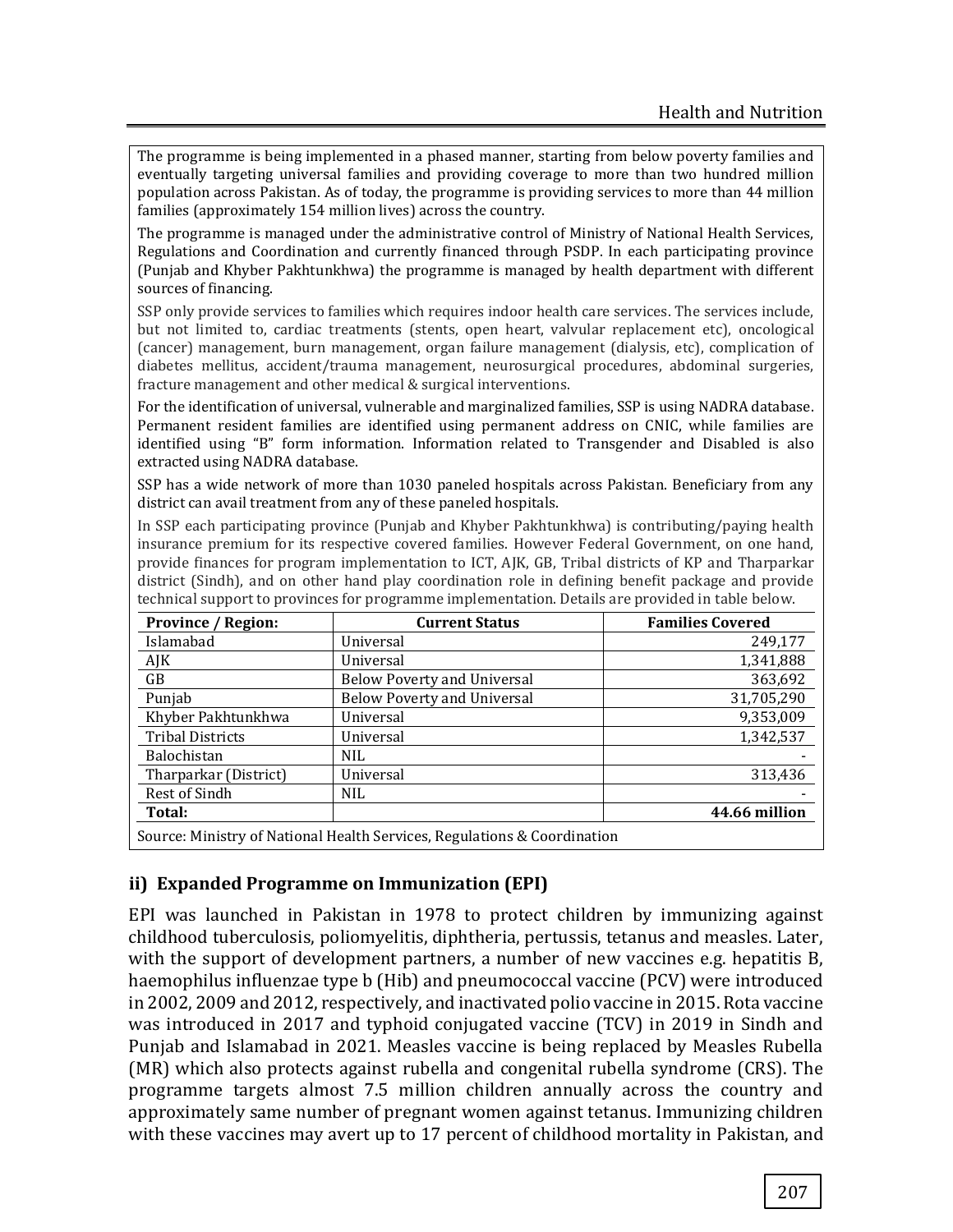thus help contribute towards achieving SDG 3, which is reducing child morbidity and mortality.

In 2022, Federal Directorate of Immunization (FDI) shifted EPI from developmental side to recurrent side. Refurbishment of 49 FDI centers completed. Typhoid vaccine was introduced in a phased manner along with second dose of inactivated polio vaccine. Disbursements under National Immunization Support Project (NISP) were made equivalent to US\$23.6 million. 91 Walk in Cold Rooms (WICRs) and Walk in Freezer Rooms (WIFRs) were allocated to different provinces to enhance their cold chain capacity under Non-CCEOP. Overall, 72 out of 91 units are installed in the country while the installation of 19 equipment is in process.

# **iii) Polio Eradication Initiative (PEI) Programme**

More than 43 million children were vaccinated during March, 2022 through the National Immunization Day (NID) campaign across the country. Pakistan is one of only 2 remaining countries in the world with ongoing wild poliovirus transmission, along with Afghanistan. The number of polio cases declined from 306 in 2014 to 54 in 2015, 20 in 2016, 8 in 2017 and 12 in 2018. However, in 2019, the programme witnessed a significant spread of the virus and reported 147 polio cases across the country. In 2020, 84 cases have been reported (Punjab 14, Sindh 22, Khyber Pakhtunkhwa 22 and Balochistan 26). One active case of polio was reported in 2021, it was a major milestone of polio eradication history. The Government is fully committed for polio eradication efforts to ensure that Pakistan achieves polio-free status. Province-wise detail of Polio cases is reported in Table 11.5.

| Table 11.5: Province Wise Polio Cases      |      |      |      |      |      |      |      |
|--------------------------------------------|------|------|------|------|------|------|------|
| <b>Provinces/Region</b>                    | 2016 | 2017 | 2018 | 2019 | 2020 | 2021 | 2022 |
| Punjab                                     |      |      |      | 12   | 14   |      |      |
| Sindh                                      | 8    | n    |      | 30   | 22   | 0    |      |
| Khyber Pakhtunkhwa                         | 10   |      | 8    | 93   | 22   | 0    |      |
| Balochistan                                | ∍    | っ    | 3    | 12   | 26   |      |      |
| Gilgit-Baltistan                           |      |      | 0    | 0    | 0    | 0    |      |
| Azad Jammu & Kashmir                       |      |      | 0    | 0    | 0    | 0    |      |
| <b>ICT</b>                                 |      |      |      | 0    | 0    | 0    |      |
| <b>Total</b>                               | 20   | 8    | 12   | 147  | 84   |      |      |
| Source: Pakistan Polio Eradication program |      |      |      |      |      |      |      |

**iv) National Health Information System (NHIS)**

M/o NHSR&C initiated the development of a national health information system to improve the overall quality of health services. NHIS is required for collection, analysis and preparation of informed policies with the help of health related data. In this regard, various initiatives were taken i) Pakistan Health Information System Dashboard was developed, ii) Establishing Pakistan Health System Information System Action Plan (2020-2024), iii) Development of National Digital Health Framework, iv) Establishment of Pakistan Health Knowledge HUB, iv) Establishment of Tech center at National Institute of Health, v) Electronic Data Management System implemented in sixteen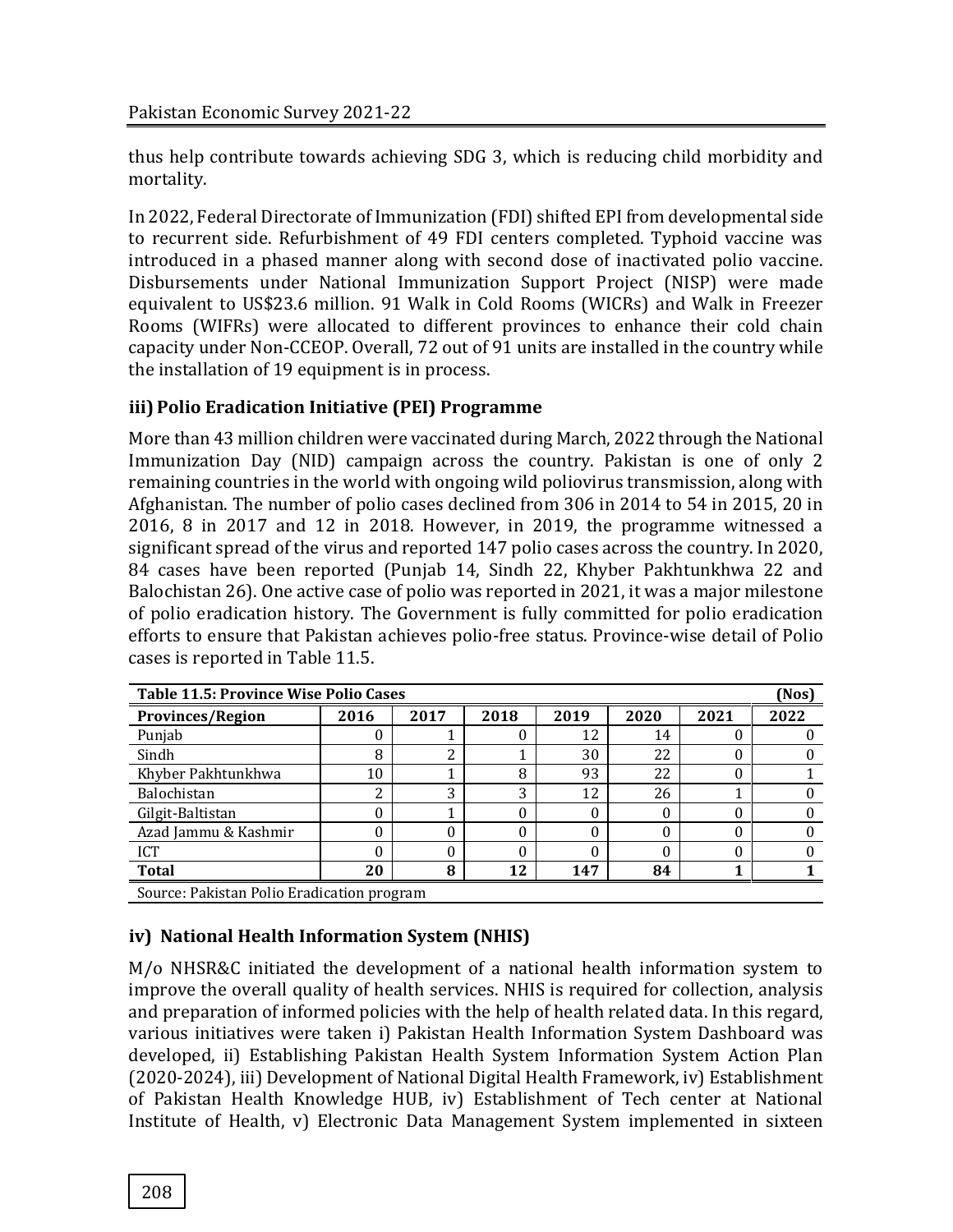health facilities of Islamabad and vi) Facility based Maternal Deaths information collected via MPDSR application in KP and Balochistan.

# **v) Malaria Control Programme (MCP)**

Malaria has been a major public health problem in Pakistan and a leading cause of morbidity and mortality in Pakistan since decades. In Pakistan, 1.5 million estimated and 300,000 confirmed cases are reported annually. Current National strategy for Malaria Control and Elimination (2021-2035) is based on the key Result-Based Monitoring (RBM) element which includes, early diagnosis and prompt treatment, improved detection, and response to epidemics, developing viable partnerships with national and international partners, multiple prevention, focused operational research and national commitment. National and provincial Malaria and Other Vector-Borne Diseases (VBD) control programs are playing an active and effective role for the control malaria and other VBDs. Major achievements of Directorate of Malaria control during 2020 are, 1.5 million free of cost Long Lasting Insecticide Nets (LLINs) distributed in 9 targeted districts; distribution of 80 free of cost microscopes, 3.6 million malaria rapid diagnostics test utilized, 97,805 ACTS for confirmed Plasmodium Falciparum variant of malaria cases and 2,634,500 Chloroquin tables for confirmed Plasmodium Vivak malaria cases. In addition, 7,242,2500 Primaquin 7.5 mg tablets for radical cure of malaria, 6492 Artesunate injections for the treatment of sever malaria cases and 2,565 Deltamethrin sachet were provided for indoor residual sprays (IRS) in response to malaria outbreaks.

National and Provincial Strategic plans (2021-2035) for Malaria Elimination and National Plan of Action (PoA) for Management (VBDs) 2020-2024 were also developed. More than three hundred malaria microscopy centers have been strengthened and made functional in 38 districts of the country with project support. Culture and DST network has been expanded to six DST laboratories and 17 culture laboratories.

# **vi) Tuberculosis (TB) Control Programme**

TB is one of the major health problems in Pakistan. The estimated burden is 570,000 TB cases and 25,000 Drug Resistant TB cases every year. Around 42000 people die due to TB every year. The National TB control programme functions under the M/o NHSR&C which is responsible for overall coordination, policy direction, and technical guidance for TB control while implementation is the responsibility of provincial TB program. TB care services structure in Pakistan includes 1743 diagnostics centres, 33 specialized centres for DRTB management, 361 GeneXpert sites are functional for DRTB, 44 TB HIV centre for management of co-infections and over 8000 GPs are engaged in TB control programme. Private sector has also been engaged to boost case finding. Till date, the TB treatment coverage is 339256 with success rate of 94 percent and 2881 cases of DTRB have been treated.

In order to improve awareness of general public related to TB and its preventive measures, M/o NHSR&C developed 40 TB-HIV collaboration sites. Further, policy guidance for TB culture and DST services'' 2021 was also developed along with National and Provincial strategic plan for tuberculosis control (2020-23).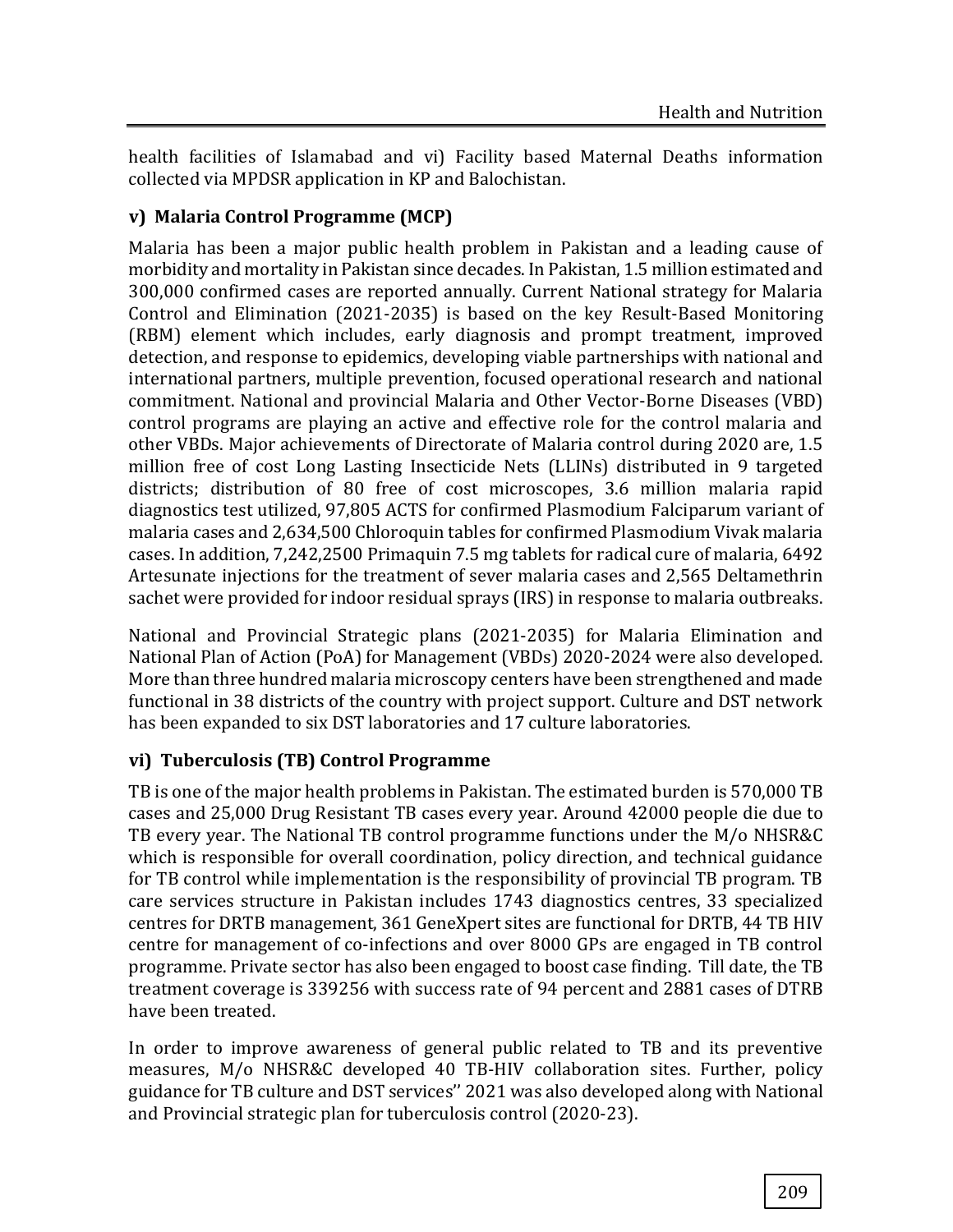## **vii) Human Immunodeficiency Virus (HIV)/Acquired Immunodeficiency Syndrome (AIDS) Control Programme**

National AIDS Control Program (NACP) is part of the Common Management Unit for AIDS, TB and Malaria which works under M/o NHSR&C. All four provinces have dedicated HIV control programme. Using different modelling techniques, it is estimated that in Pakistan 240,000 people are living with HIV/AIDS. HIV response comprises of prevention and treatment. There are 49 HIV treatment centers across Pakistan, 4 in KP, 2 in Balochistan, 2 in Islamabad, 16 in Sindh, and 25 in Punjab. Till December 2021, 29,626 HIV patients are taking Antiretroviral Viral (ARV) medicines and 7,056 people who inject drugs are on ARV therapy.

NACP established 17 community-based organizations. Over the course of programme implementation, 49,584 people living with HIV have been registered at the 51 ART treatment centers. HIV treatment centers provide free of cost HIV testing, diagnostics and treatment to people living with HIV. Almost, 29, 626 patients are in 51 ART treatment centers till December 2021.

# **viii) Civil Registration and Vital Statistics (CRVS)**

Vital Events Registration Information is also critical for monitoring many Sustainable Development Goals, Targets and Indicators. The CRVS project by M/o PD&SI aims to create a revamped model of registration of all vital events (births, deaths, marriage, etc), in model ICT. This would be ensured by instituting improved vital events registration processes and flows using appropriate digital technologies, main streaming health sector information, demand generation and linking of social services with vital events registration. This would be achieved through enabling environment and formulation of legislation/SOPs to bridge the existing gaps to achieve Universal Vital Events Registration in ICT. Until now 35 CRVS counters in health facilities are established in ICT, 33 CRVS counter in UC offices are established, 170 ICT staff (Health and UCs) are oriented on CRVS Reforms/ Revamped Mechanisms, IEC material is developed and awareness campaign are planned during FY2022.

# **Challenge of COVID-19 Outbreak**

In Pakistan, the first two cases of COVID-19 were notified on 26th February 2020. One case was notified in Karachi, while the other case was reported in ICT. To date, Pakistan has experienced five waves of the pandemic. The Government successfully contained COVID-19 through various initiatives taken under Pakistan Preparedness and Response Plan (PPRP) 2021-22, which is a continuation of the first PPRP, launched on 23 April 2020 in response to the detection of COVID-19 in Pakistan on 26 February 2020. The PPRP 2020, was worth US\$595 million. The PPRP 2021-22 highlights the achievements in the implementation of PPRP 2020, the challenges and lessons learned, and the proposed priority intervention to be implemented from June 2021 to July 2022. This plan has been developed by the M/o NHSR&C in consultation with all provinces (Punjab, Sindh, KP, Balochistan and GB) and Federating Areas (AJK and ICT). The Plan outlines the international assistance required to support the Government of Pakistan to respond to COVID-19 from July 2021 to June 2022.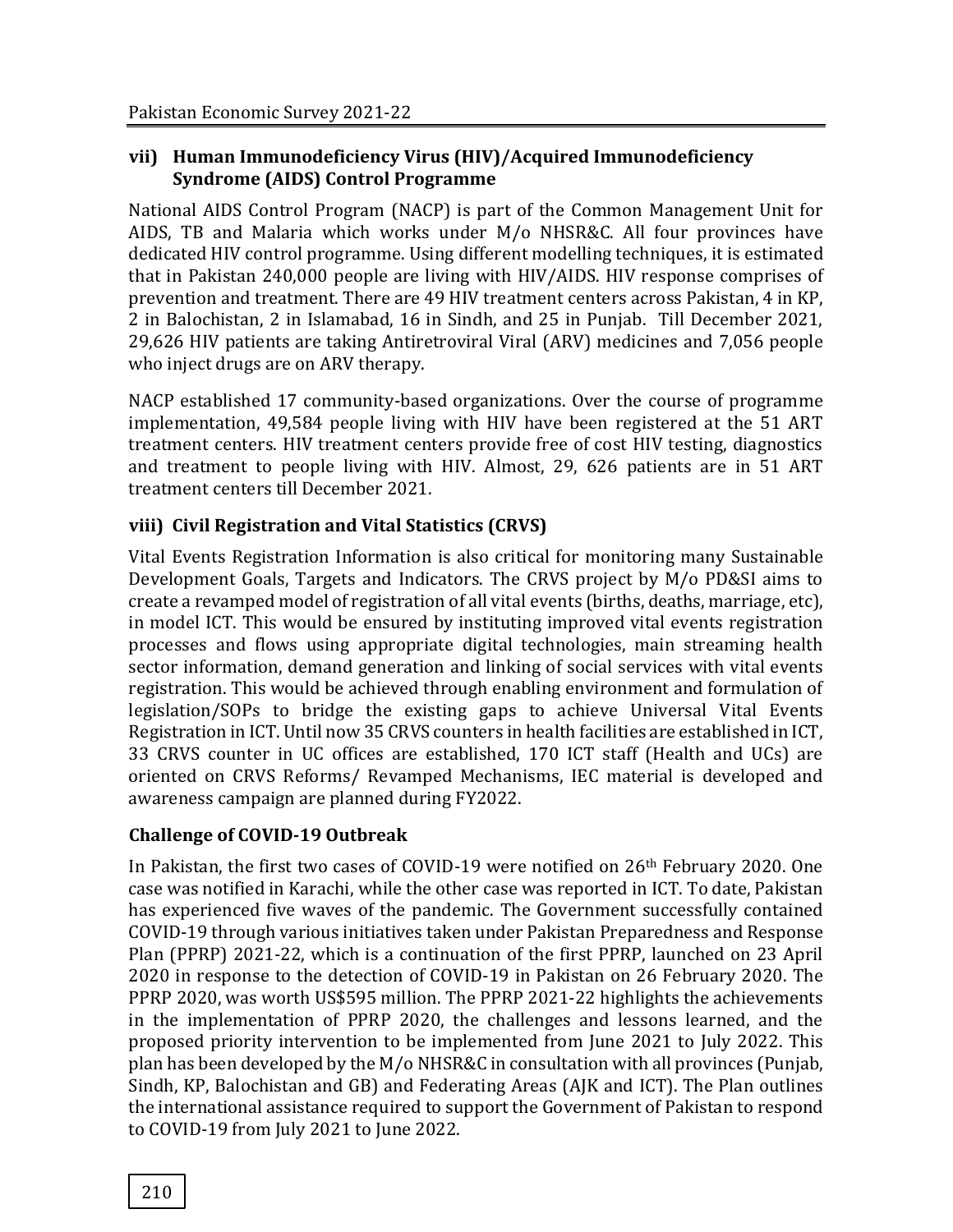The Achievements of PPRP are as follows:

- The overall coordination has been under the National Coordination Committee (NCC) and chaired by the Prime Minister, the NCC was operationalized by the national command and operation center. There was creation of the cabinet committee on vaccines following introduction of vaccines and National Disaster Management Authority (NDMA) as the leading operational agency.
- During the period, a national risk communication and community engagement strategy was developed and rapid behavioral assessment and studies were undertaken by Government and partners. This have been useful in provision of information, education, and communication on COVID-19 response, including uptake of new technologies like vaccines. The "Sehat Tahafuz" helpline was established to provide technical advice and helpline number 1166 also provided information for registration for vaccine and healthcare facility.
- COVID-19 guidelines and SOPs were updated and disseminated. Influenza-Like illness (ILI) and Severe Acute Respiratory Infections (SARI) sentinel surveillance was activated and enhanced. Effective implementation of non-pharmaceutical interventions such as smart lock downs, wearing of masks based on positivity rate was done. Existing Polio Eradication Surveillance systems was used, and an Integrated Disease Information Management System (IDIMS) was developed by National Emergency Operation Centre (NEOC).
- Pakistan COVID-19 laboratory testing capacity was enhanced from under 100 test per day as of February 2020 to over 79,749 tests/day as of 30th June 2021. Public private partnership for COVID-19 testing was established and, MoU were signed with private laboratories/hospital facilities for requisitioning additional testing capacity at subsidized prices across the country.
- Treatment guidelines were developed or adapted and disseminated, health facilities were equipped, and health workers capacity were enhanced, including in use of PPE and management of COVID-19 cases. The health systems capacities were continuously monitored including daily ICU bed and ventilator occupancy by COVID-19 cases.
- The Government through the NDMA supported the quantification of supplies and with the support of partners COVID-19 supplies were procured, distributed to points of use, and tracked using the Logistics Management Information System. The Federal Government relaxed the public procurement regulatory authority rules and the Ministry of Justice put in place the indemnity and liability agreements for COVID-19 vaccines though COVAX and bilateral agreements. These effort by Government is part of effort to ensure enabling environment for vaccine availability.
- COVID-19 disrupted the delivery of other Essential Health Services (EHS), necessitating efforts to maintain and enhance its provision; assessments from SARS1, Health Resources and Services Availability Mapping System (HeRAMS3) in Balochistan, and health facility readiness assessment for COVID-19 report enhanced planning for continuity of EHS and guidelines were produced. Various aspects were enhancing such as in access to RMNCH including GBV using telemedicine, use of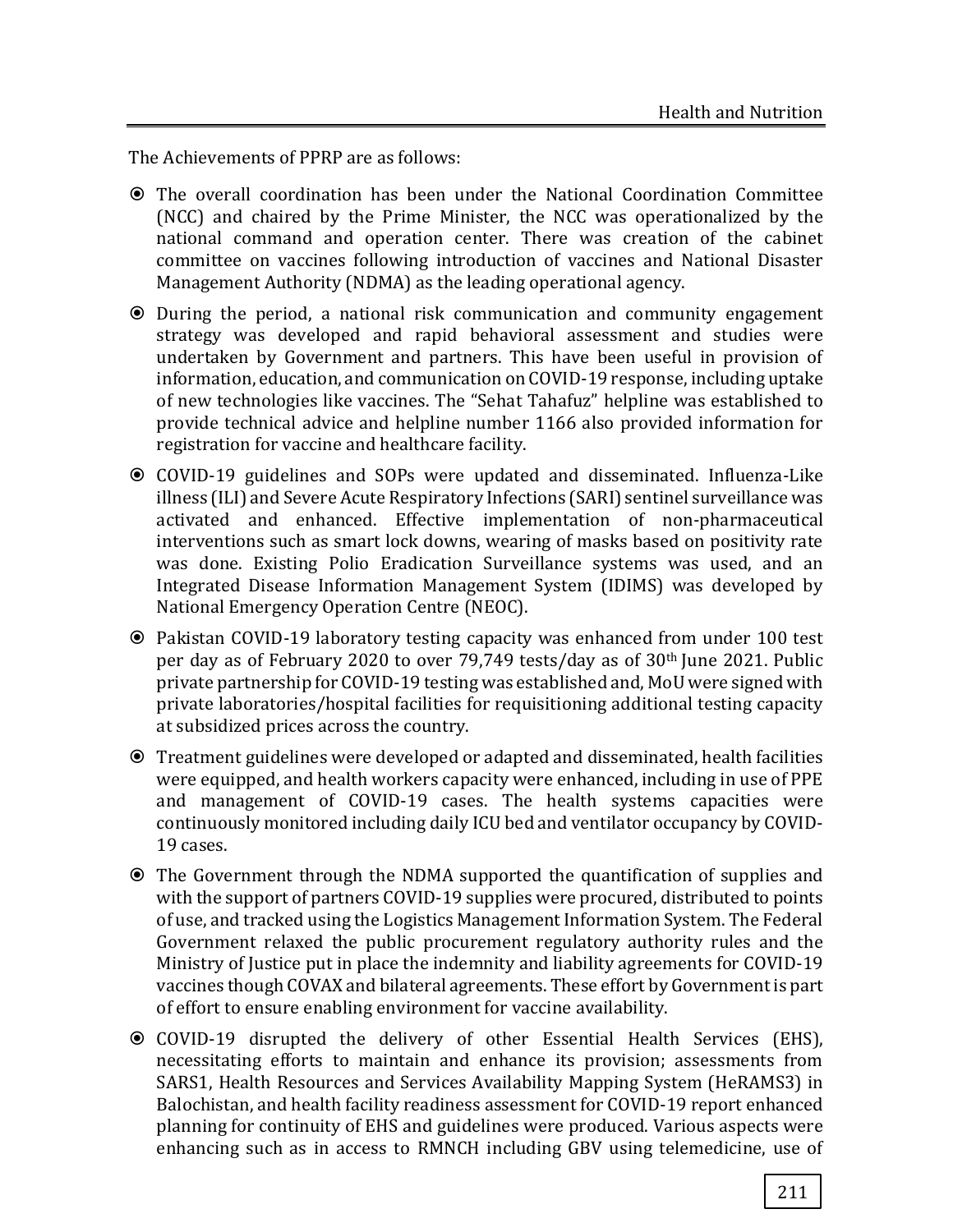courier and NDMA logistic structures to deliver commodities for chronic care and family planning respectively, enhancement of immunization services through enhanced outreach services and digitization of health tools in predicting pandemic trends and monitoring health system capacities.

 As on 28th May 2022, the total number of COVID-19 vaccine doses administered are recorded at 249 million with 135 million partially and 123 million fully vaccinated. (As per NCOC data).

From January 2020 to March 2022, 51,546 flights screened to trace COVID-19 cases, a total of 8.42 million passengers were tested from which 3122 were COVID-19 positive with a positivity rate of 0.21 percent. All the flights were screened for two category of tests, that is, PCR C/UK Pax and RAT Pax90, 288 and 1.50 million respectively (Table 11.6).

| Table 11.6: COVID-19 Screening Tests Performed at Airports |              |  |  |  |  |
|------------------------------------------------------------|--------------|--|--|--|--|
| 23rd Jan 2020-24th March 2022                              | Counts       |  |  |  |  |
| <b>Total Flights Screened</b>                              | 51,546       |  |  |  |  |
| Total passengers screened                                  | 8.42 million |  |  |  |  |
| PCR tested Category C/UK Pax                               | 90,288       |  |  |  |  |
| <b>RAT Tested Pax</b>                                      | 1.50 million |  |  |  |  |
| COVID-19 Positive                                          | 3122         |  |  |  |  |
| Percentage positivity                                      | 0.21%        |  |  |  |  |
| Source: Central Health Establishment M/o NHSR&C            |              |  |  |  |  |

The statistics during January 2020 to May 2022 on screening tests are administered at four seaports (See, Table 11.7).

| Table 11.7 Detail of COVID-19 Screening tests administered at Seaports |                   |                                                 |         |                 |                 |  |  |
|------------------------------------------------------------------------|-------------------|-------------------------------------------------|---------|-----------------|-----------------|--|--|
| $S.$ #                                                                 | <b>Port Names</b> | Total Vessels inspected   Total Crew screened   |         | <b>Suspects</b> | <b>Positive</b> |  |  |
|                                                                        | Karachi Port      | 4.188                                           | 93.711  | U               |                 |  |  |
| ົາ                                                                     | Bin Qasim port    | 3,480                                           | 78.293  | 38              | 16              |  |  |
|                                                                        | Gwadar port       | 163                                             | 764     | 0               |                 |  |  |
|                                                                        | Grand Total       | 7,831                                           | 172,768 | 38              |                 |  |  |
|                                                                        |                   | Course: Control Hoolth Establishment M/o NHCD0C |         |                 |                 |  |  |

Source: Central Health Establishment M/o NHSR&C

Detail of screening tests administered at four borders during the period from January 2020 to May 2022 on provided in (Table 11.8).

| Table 11.8 Detail of Screening tests conducted at four borders, Land Crossing |                                                 |                                  |                  |                       |  |  |  |
|-------------------------------------------------------------------------------|-------------------------------------------------|----------------------------------|------------------|-----------------------|--|--|--|
| $S.$ #                                                                        |                                                 | <b>Total pedestrian Crossing</b> | <b>Total RAT</b> | <b>COVID Positive</b> |  |  |  |
|                                                                               | Chaman                                          | 785,356                          | 78,000           |                       |  |  |  |
|                                                                               | Taftan                                          | 12,083                           | 5,600            |                       |  |  |  |
| 3                                                                             | Wagah                                           | 21,196                           | 10,312           | 36                    |  |  |  |
| 4                                                                             | Torkhum                                         | 982,136                          | 183,860          | 912                   |  |  |  |
|                                                                               | Total                                           | 1,800,771 (1.8 million)          | 277,772          | 952                   |  |  |  |
|                                                                               | Source: Central Health Establishment M/o NHSR&C |                                  |                  |                       |  |  |  |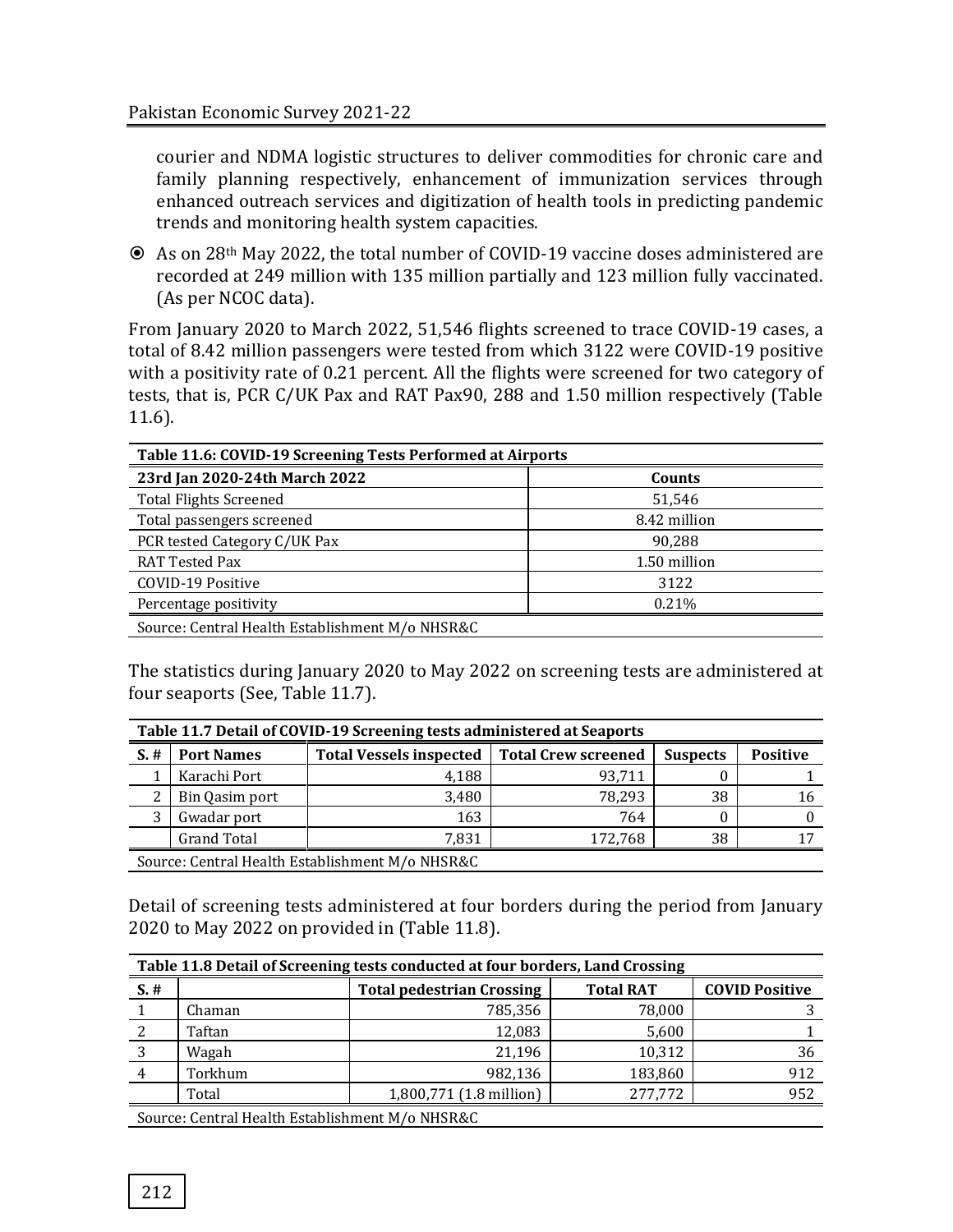#### **Box-II: Vaccine Rollout and Procurement Strategy**

The first half of FY2022 remained challenging for the Government because of 4<sup>th</sup> and 5<sup>th</sup> waves of COVID-19. Outbreak of new variant omicron was effectively minimized by the Government through mass vaccination drive including booster doses and timely procurement of vaccine for making it widely available across all vaccination centers in the country.

Further, NCOC imposed smart lockdown by restricting indoor dining, strict compliance of SOPS in educational institutions along with travel restrictions. National positivity rate declined significantly to 1.77 percent as on 08-03-2022 from 4.49 percent in the same period last year. 45.5 percent of total population has been fully vaccinated till 08-03-2022.

Despite supply constraints of vaccine in international market and funding issues, the NDMA ensured timely and sufficient supply of vaccine to contain the spread of virus. NDMA procured vaccines worth of US\$1.4 billion for 174.68 million vaccine doses (enough for 98 million population) through 17x contracts with various manufacturers/suppliers and freighters in the most transparent manner was completed within stipulated timeframe. In addition, NDMA also coordinated and ensured transportation of 6 million doses of vaccine provided on gratis/ donation basis. Detail of Vaccine imports is present in table below

| Table: COVID-19 Vaccine Import<br>(US\$ million) |                 |                  |                 |                          |                             |  |  |
|--------------------------------------------------|-----------------|------------------|-----------------|--------------------------|-----------------------------|--|--|
| <b>Details</b>                                   | Jul-Dec<br>2020 | Jan-June<br>2021 | Jul-Dec<br>2021 | Jan 1st-24th<br>Jan 2022 | Jan 25th-30th<br>June 2022* |  |  |
| Import of Vaccines (Total)                       | $\Omega$        | 333.02           | 1.695.42        | 48.85                    | 559.59                      |  |  |
| GoP through its own resources                    | $\Omega$        | 299.07           | 542.18          | 17.1                     |                             |  |  |
| GoP financed by multilaterals<br>and Bilateral   | $\theta$        | 0                | 615.62          | 0                        | 61.6                        |  |  |
| ABD                                              |                 |                  | 487.8           |                          |                             |  |  |
| <b>WB</b>                                        |                 |                  | 127.82          |                          |                             |  |  |
| <b>ISDB</b>                                      |                 |                  |                 |                          | 61.6                        |  |  |
| Donations                                        |                 | 33.95            | 537.61          | 28.75                    | 497.99                      |  |  |
| Covax                                            |                 | 6.95             | 498.21          | 28.75                    | 497.99                      |  |  |
| <b>Chinese Donations</b>                         |                 | 27               | 39.4            |                          |                             |  |  |
| $*$ $(Forocart)$                                 |                 |                  |                 |                          |                             |  |  |

\*(Forecast)

Source: Ministry of National Health Services, Regulation & Coordination

#### **Procurement of Testing Kits, Dry Ice and Cryogenic Tanks**

In compliance to the directions of NCOC and Ministry of Health Services, Regulations and Coordination, following items were procured by NDMA during FY2022 for dealing with the COVID-19 Pandemic (Table 11.10).

| Table: Procurement Testing Kits, Dry Ice and Cryogenic Tanks |                       |             |  |  |  |
|--------------------------------------------------------------|-----------------------|-------------|--|--|--|
| Items                                                        | <b>Quantity (NOS)</b> | Amount (Rs) |  |  |  |
| Variants of Concern (Voc) PCR Detection kits                 | 72000                 | 95,195,0000 |  |  |  |
| Rapid Antigen Diagnostic Kits                                | 1634500               | 299,610,500 |  |  |  |
| <b>PCR Kits</b>                                              | 300,000               | 168,000,000 |  |  |  |
| Dry Ice for Sputnik Vaccines                                 | -                     | 52,729,965  |  |  |  |
| Cryogenic Tanks                                              | 03                    | 51,600,000  |  |  |  |
| Total                                                        | 667,135,465           |             |  |  |  |

#### **Oxygen Ramp-up Plan**

NDMA has undertaken the procurement of  $10 \times$  oxygen generation plant and  $7 \times$  oxygen storage tanks for enhancing oxygen storage and generation capacity in public sector hospitals of ICT, AJ&K and GB. A total of 10 oxygen generation plant amounting Rs 737,184,503 along with 07 oxygen storage tanks with a cost of Rs 76,241,417 were procured in the FY2022.

#### **Establishment of Mass vaccination Centres**

In order to ensure smooth administration of COVID-19 vaccination, 10 x mass vaccination centres (5 x GB & 5 x AJ&K @ Rs 145.168 million) were established during the FY2022.

Source: M/o NHSR&C & NDMA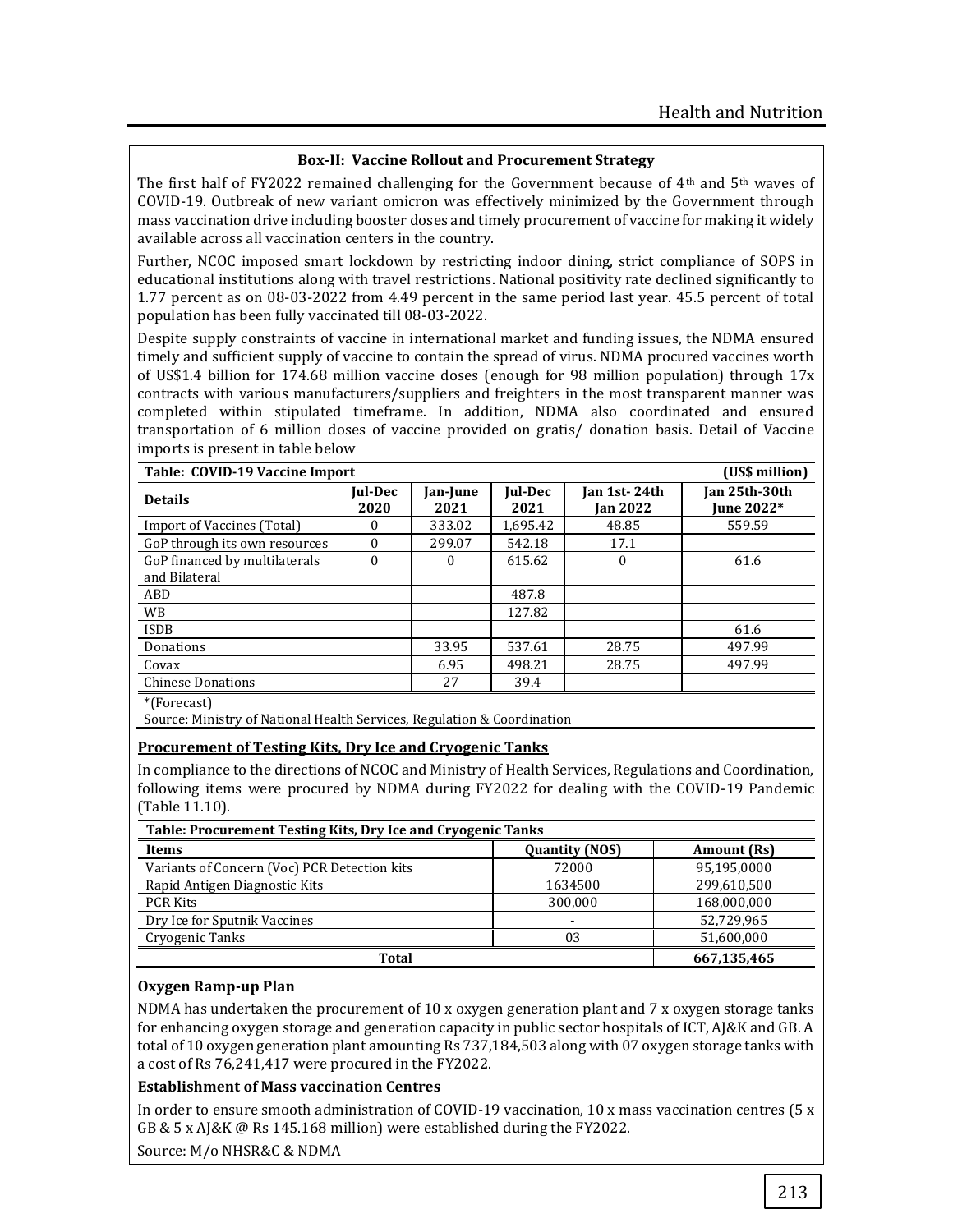## **Provincial Government Achievements/Initiatives in Health Sector**

## **i) Government of Punjab**

During FY2022, Government of Punjab allocated Rs 107.004 and Rs 23.098 billion for Specialized Healthcare & Medical Education Department and Primary & Secondary Healthcare Department, respectively. This will help in the smooth and timely implementation of 185 development projects, which includes establishment of Tertiary Care Hospital (Nishtar-II) in Multan, establishment of Dera Ghazi Khan Institute of Cardiology, establishment of Mother & Child Block in Sir Ganga Ram Hospital Lahore and establishment of Sheikh Zayed-II Hospital. Additionally, under Primary and Secondary Health Care Department, major initiatives includes establishment of 200 bedded Mother & Child Hospital in three districts, Attock, Rajanpur and Bahawalnagar along with provision of 300 Ultra Sonography Machines to 300 BHUs of South and Punjab. Government of Punjab launched (UHC) Program through the provision of Sehat Insaf Card aiming to provide health insurance to 30 million families of the province under this initiative and 100 percent population is covered till March, 2022.

## **ii) Government of Sindh**

Government of Sindh has allocated Rs 199.72 billion for investment on construction, strengthening, upgrading and rehabilitation of health facilities. This includes provision of healthcare services, and increased accessibility in line with UHC, rehabilitation and expansion of various level of health facilities (DHQs, THQ, RHCs, etc.). For enhancing Human Resource for Health in Sindh, 6 Medical Colleges are being constructed. Latest equipment (MRI, LINAC, etc.) is being provided to existing hospitals. Surveillance system in Sindh is being strengthen with the USAID support. These initiatives would ultimately improve access to quality health care services and better health care coverage to the people of Sindh.

# **iii) Government of Khyber Pakhtunkhwa**

Khyber Pakhtunkhwa (KP) increased its health allocation in the provincial budget 2021-22 to Rs 142 billion from Rs 124 billion. KP has led social health insurance development in the country. This year the province also announced providing universal health insurance (SehatPlus Card). They have also added organ transplantation and outpatient health services in the insurance coverage. KP has already started working on an ambitious reform agenda. Some of the key interventions currently being implemented by the health department includes services delivery improvement in PHC and SHC levels, implementing PPP framework, Human Resource Management, Sehat Card Plus, and improvements in Medical Teaching Institutions (MTIs). Services delivery improvement intervention for PHC includes strengthening conversion of 200 BHUs in 24/7 SBA facilities with total cost of Rs 1,652 million.

Moreover, rehabilitation of all RHC across KP and conversion of 50 RHCs into 24/7 facilities at total cost of Rs 934 million. For secondary health care facilities, 6 DHQs have been selected to bring operational improvement such as equipment and medicine,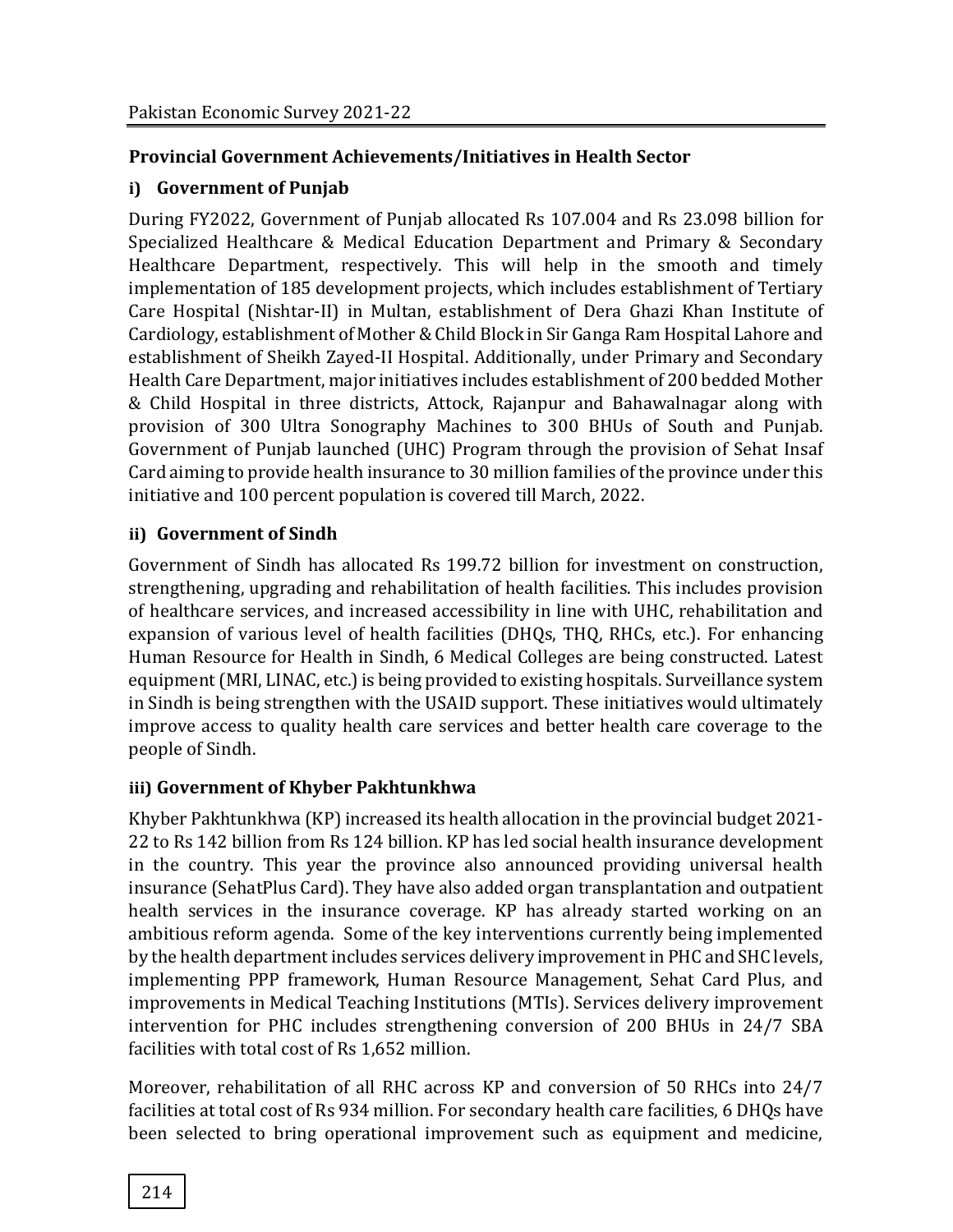increasing staff presence, etc. In addition, Health Management Cadre have been constituted in KP with financial celling of up to Rs 2 million to cater for top medicines, repair and maintenance and filling HR shortages for 3 months.

# **iv) Government of Balochistan**

Government of Balochistan has increased its budget from Rs 31.4 billion in 2020-21 to Rs 44.6 billion in the FY2022. Balochistan Cabinet in April 2022 approved the launching of health card for more than 1.8 million families across the province. Under the health card, every family would be given a universal Rs 1 million coverage to get quality and timely health treatment at public and private sector hospitals. There are total of 191 development schemes for the health sector in Balochistan PSDP FY2022 with total cost of Rs 48 billion. Out of these projects, 86 are new schemes and 105 are ongoing.

Health department of the province declared eleven DHQ hospitals as Teaching DHQs along with the creation of new posts for Assistant Professors and Senior Registrars for these hospitals in the regular budget. Moreover, the production of doctors in the province has been enhanced, with 470 MBBS qualified doctors expected to start graduating from the public sector medical colleges of Balochistan by 2026. This has been made possible by increasing the MBBS seats of Bolan Medical College from 192 to 320 (with the permission of PMC), and the recognition of Jhalawan, Loralai and Mekran Medical Colleges by PMC (each has an annual strength of 50 MBBS seats).

# **Cancer Treatment Program by Atomic Energy Cancer Hospitals**

With the advent of modern technology in medicine, mortality associated with communicable diseases has been significantly decreased. Today, non-communicable diseases are responsible for majority of global deaths and cancer is ranked second leading cause of death worldwide. Pakistan Atomic Energy Commission has given high priority to application of nuclear technology in health sector, i.e. utilizing radiation sources in diagnosis and treatment of cancer.

There are 19 Atomic Energy Cancer Hospital (AECHs) dedicated to serving poor cancer patients not only in major cities but also in remote areas like D.I Khan, Bannu, Swat, Nawabshah, etc. They are diligently working with aim to provide latest and comprehensive diagnostic and treatment facilities to cancer patients irrespective of stage of disease. Construction of one more AECHs is underway at Muzaffarabad, Azad Jammu&Kashmir. AECHs are operated by skilled team of more than 2,500 professionals, including doctors, scientists, engineers, paramedical, technical and other supportive staff.

# **Routine Services**

AECHs are equipped with advanced, sophisticated and modern diagnostic /therapeutic facilities. Major services provided at these hospitals are diagnostic and therapeutic Nuclear Medicine, Theranostics, Radiotherapy, Chemotherapy; Indoor wards facilities, Cancer screening/Filter clinics, Hormonal assays, Biochemistry, Hematology,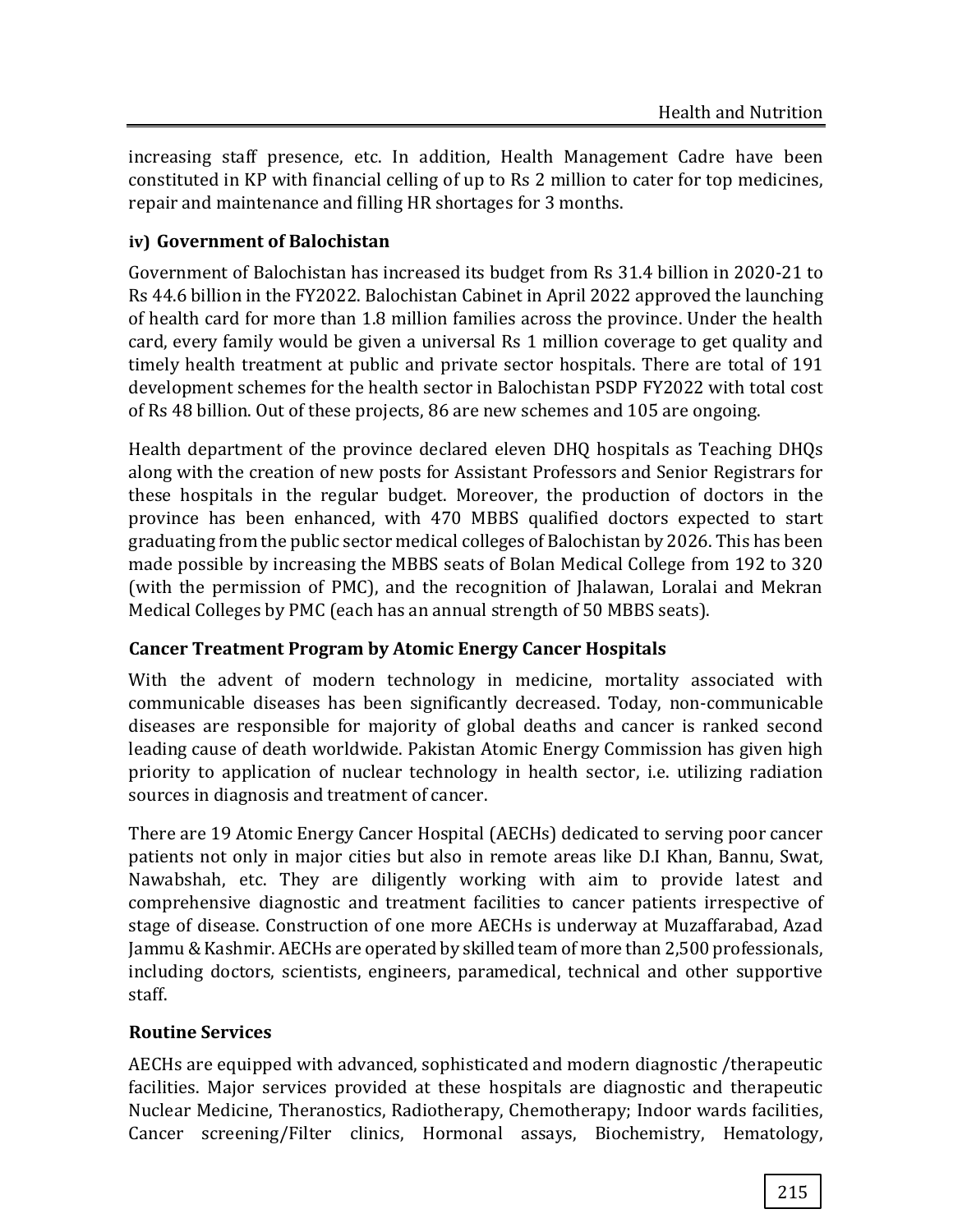#### Pakistan Economic Survey 2021-22

Histopathology and diagnostic Radiology. Seminars, conferences and symposium for creating public awareness regarding cancer prevention and importance of early diagnosis are integral part of services at all AECHs.

## **Achievements**

In addition to management of patients, following targets have been achieved in current fiscal year:

- Research work continued on various IAEA TC/RCA Projects and others in collaboration with different international/national organizations.
- Provision of teaching and training facilities to about 400 post graduate medical students/fellows in fields of nuclear medicine, radiation & medical oncology, radiology and medical physics.
- Events for cancer awareness and campaigns for cancer prevention/control are a regular feature at all AECH. Over 40 such events were organized throughout Pakistan which included seminars, workshops and walks for general public education. Mobile breast care clinics are also functional for screening at Jamshoro, Bahawalpur and Gujranwala.

#### **Current Projects**

- PAEC, in order to provide better treatment facilities to the patients, continued working on the following projects:
- Establishment of cancer hospital in AJK for which land has been acquired and PC-1 has been approved
- Up-gradations of AECHs,. GINUM (Gujranwala), NORI (Islamabad), BINO (Bahawalpur), INMOL (Lahore), and KIRAN (Karachi) are underway.
- Various projects are being carried out in collaboration with IAEA with aim to transfer technology in developing Theranostics in the treatment of cancer through radio labelled receptor specific bimolecular conjugates in Pakistan.
- Pakistan Atomic Energy Cancer Registry (PAECR) report for 2020-21 is also being published.

# **Nutrition Security**

Healthy diets provide a foundation to support physical, cognitive, social and productive individuals leading to a more economically productive and socially active nation. Inadequate and unhealthy dietary practices are associated with impaired physical growth, sub-optimal cognitive development, low educational attainment, low labor productivity, reduced earning potential, compromised health and increased risk of diseases. The impact of poor diets and nutrition risk lock individuals and countries into long-term disadvantages. Globally, 149.2 million children under 5 years are stunting affected in 2020 and Pakistan accounts for 6.9 percent share of the global burden.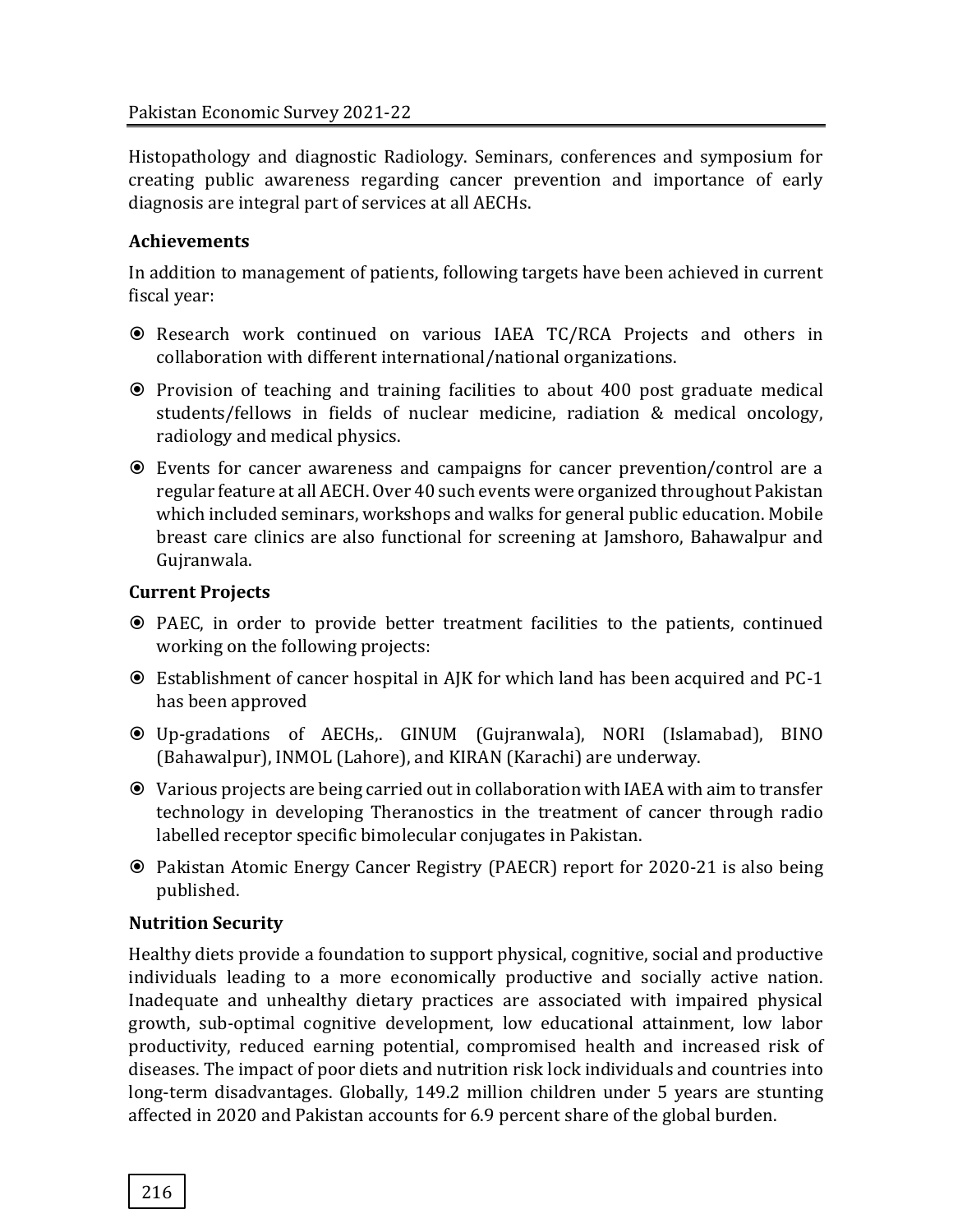Improving nutrition requires effective and sustained multi-sectoral nutrition programme over the long-term. Nutrition interventions geared towards access to adequate, diverse and safe food; optimal health; and a healthy environment ensuring safe water, hygiene and sanitation services are the critical pathways to prevent malnutrition and improve the potential of country's most valuable asset, humans.

Pakistan nutrition commitments expressed in the Nutrition for Growth (N4G) Summit, 2020, signal the country's pledge to combat malnutrition and fast actions towards achieving the WHA targets set for 2025 and SDGs for 2030. Special multi-sectoral nutrition initiatives are being taken at Federal and Provincial levels in multiple sectors to address malnutrition on sustainable basis using a system reforms approach.

# **Food Availability and Consumption**

Food availability, the foremost pillar of food security, depicts a complete picture of the country's food supply potentially available for human consumption during a specified time period. Pakistan produces enough food to meet its population's food requirements, with adjustments in import and exports. During FY2022, the availability of major food items remained almost consistent (Table 11.9). A slight decrease in the availability of cereals, milk and edible oils was observed, whereas the availability of fruits and vegetables increased significantly as compared to previous years. Eggs, fish and sugar availability almost remained constant. The availability of per capita calories remained above the minimum calorie needs of the general population, likewise the previous years.

| Table 11.9: Availability of Major Food Items per annum (Kg per capita) |         |         |               |  |  |  |
|------------------------------------------------------------------------|---------|---------|---------------|--|--|--|
| <b>Food Items</b>                                                      | 2019-20 | 2020-21 | 2021-22 (P)** |  |  |  |
| Cereals                                                                | 139.9   | 170.8   | 164.7         |  |  |  |
| Pulses                                                                 | 7.8     | 7.6     | 7.3           |  |  |  |
| Sugar                                                                  | 23.3    | 28.5    | 28.3          |  |  |  |
| Milk (Liter)                                                           | 168.7   | 171.8   | 168.8         |  |  |  |
| Meat (Beef, Mutton, Chicken)                                           | 22.0    | 22.9    | 22.5          |  |  |  |
| Fish                                                                   | 2.9     | 2.9     | 2.9           |  |  |  |
| Eggs (Dozen)                                                           | 7.9     | 8.2     | 8.1           |  |  |  |
| Edible Oil/ Ghee                                                       | 14.8    | 15.1    | 14.5          |  |  |  |
| Fruits & Vegetables                                                    | 53.6    | 52.4    | 68.3          |  |  |  |
| Calories/day                                                           | 2457    | 2786    | 2735          |  |  |  |
| Source: M/o PD&SI (Nutrition Section)                                  |         |         |               |  |  |  |

Our minimum food basket comprising of basic food items (cereals, pulses, fruits, vegetables, meat, milk, edible oils and sugar) provides 2150 kcal and 60gram protein/day per capita. The cost of food basket per capita per month, calculated on the basis of Monthly Price Indices (PBS data), showed an increasing trend from July to November, 2021 (Figure 2). Following a slight decrease in December 2021 and January 2022, the cost increased again in February and March 2022, though not to the level observed in November 2021.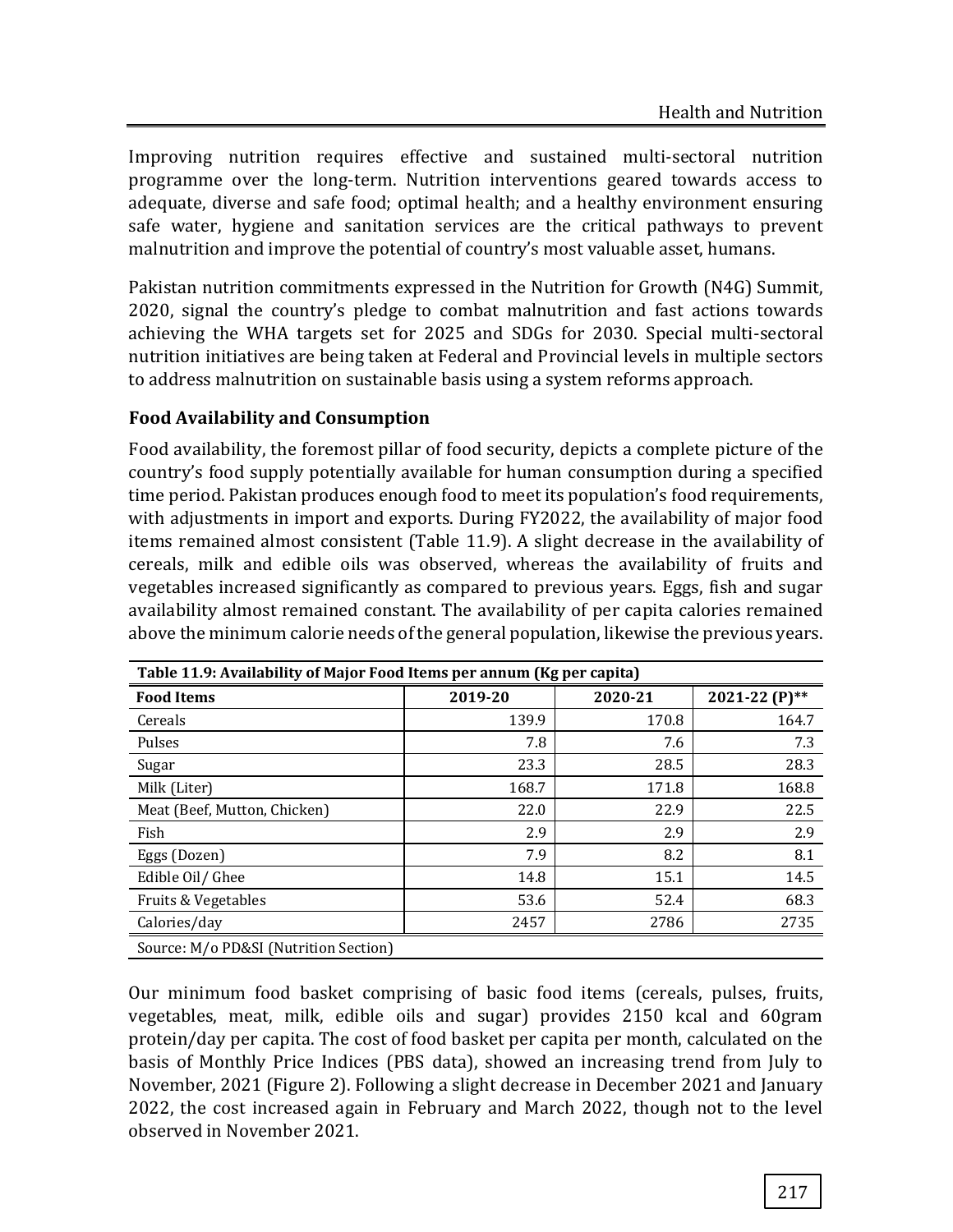

The cost gradually increased form Rs 3238 in July 2021 to Rs 3548 in November 2021, then sharply reduced to Rs 3400 in December 2021 and Rs 3364 in January 2022, and increased again to Rs 3461 in February 2022 and Rs 3488 in March 2022. On average, 7.7 percent increase in the cost of food basket has been observed during the period Jul-Mar 2021-22.

## **Nutrition support programs/ initiatives**

During the FY2022, following nutrition support programs/activates undertaken to curtail malnutrition at both national and provincial levels.

- A nutrition specific project "Tackling Malnutrition Induced Stunting in Pakistan" prepared by M/o NHSR&C, to reduce the prevalence of malnutrition among the most vulnerable population of 67 districts, costing Rs 312 billion, is in process.
- In consultation with relevant ministries, provinces/ areas, and nutrition partners, a Multisectoral National Nutrition Action Plan (MS-NNAP) has been drafted and is in process for costing.
- The revised National Agro-Ecological Based Food Composition Table data has been validated and the report is being finalized.
- Early Childhood Development (ECD) Policy Mapping Report, National Policy Dialogue Report, and Key Family Care Practices Package have been disseminated. The governance structure at provincial/ area level have been started. The preparation of ECD Policy Framework is under process. The provinces are finalizing activities for the upcoming ADPs.
- Nutrition interventions titled "Improving Food Security and Nutrition, minimizing the impact of COVID-19 on livelihoods of poorest households in South Punjab" under the Rural Poor Stimulus Facility programme with the support of nutrition partner for three districts of Southern Punjab i.e., Bhakkar, Khushab and Mianwali, has been launched.
- Nutrition interventions titled "Improving nutrition and food security through kitchen gardening, advocacy, awareness & capacity building under "Gwadar-Lasbela Livelihoods Support Project Phase-II (GLLSP-II)" have been initiated in Balochistan.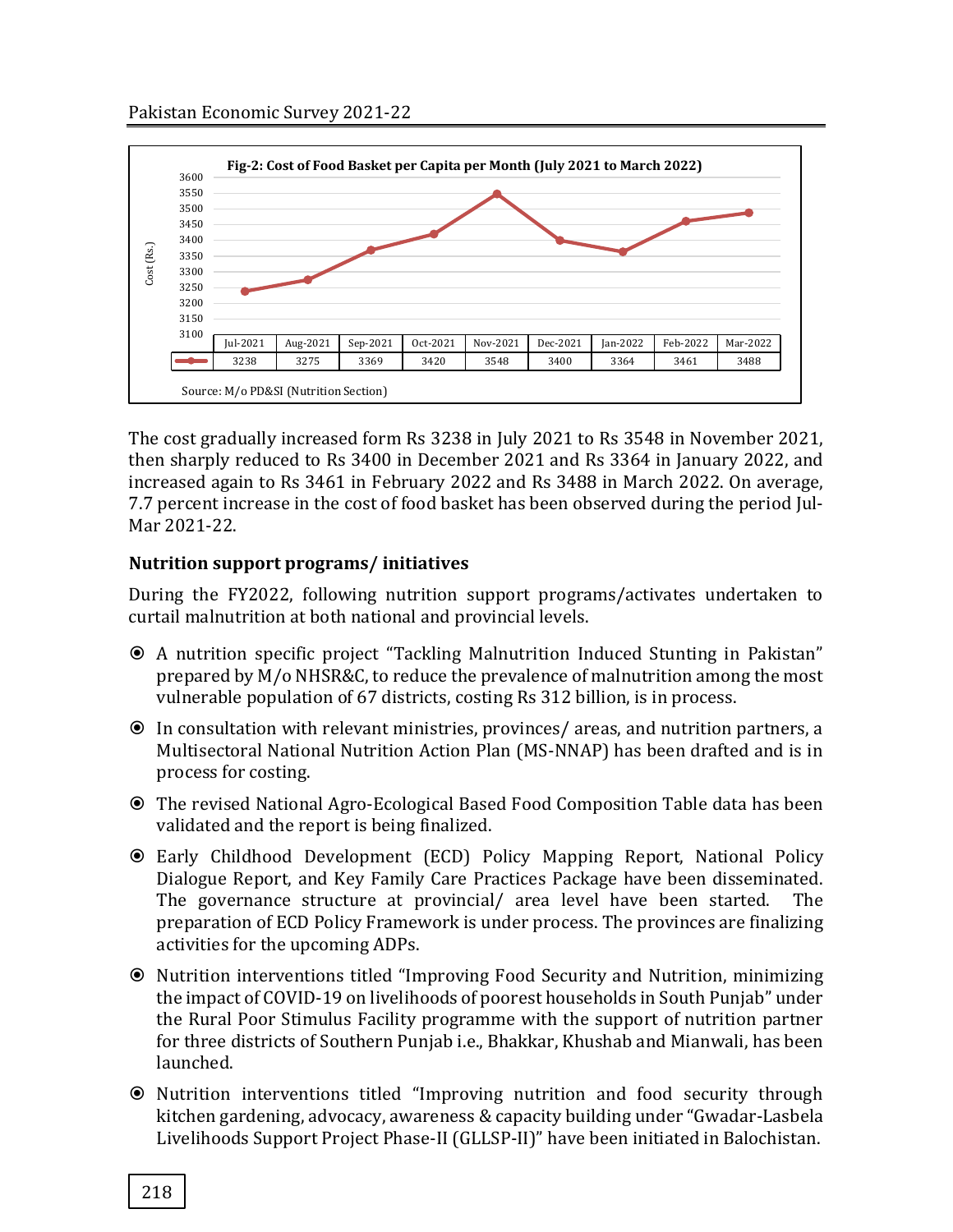- The nutrition interventions (direct and indirect) implemented/ being implemented by federal and provincial departments have been consolidated and unified national nutrition commitments presented at N4G Summit 2021 hosted by the Government of Japan for showcasing to the donors for investments.
- The conditional cash transfer under Ehsaas Nashonuma Programme is operational in 14 districts which is being expanded to additional 50 districts of the country to increase the uptake of health and nutrition services of Pregnant and Lactating Women (PLWs) and children (0-23 months).
- Urdu translation of Pakistan Dietary Guidelines for Better Nutrition (PDGN) has been reviewed and being finalized for dissemination.
- Nutrition Awareness and Advocacy Training sessions have been conducted at PPMI to raise nutrition awareness and advocacy among mid-career officers of various federal and provincial departments.
- Scaling up Nutrition (SUN) Joint Assessment Report 2021 complied/submitted to monitor the progress of SUN Networks.
- The session of high-level National Nutrition Forum (NNF) at Planning Commission has been conducted to review the country's nutrition status & progress, identify gaps and provide the way forward. The major decisions of NNF are as under:
	- Tracking information on the expenditure or financial resources for nutrition interventions in order to assess the progress and effectiveness of the interventions.
	- Costing of the Multi-sectoral National Nutrition Action Plan (MS-NNAP)
	- Establishment of Multi-Sectoral National Nutrition Information System (MNNIS)
	- Preparation of National Food Safety Policy and endorsement.
	- Initiation of Multi-sectoral National Nutrition Thought Management Coordination Programme
	- Research study on "Impact of Climate Change on the Nutrients of Cereals, Pulses, Meat, Fruits and Vegetables" to determine the changes in food composition resulting from climate change.

#### **Provincial Initiatives**

- **■** Punjab
	- Chief Minister's Stunting Reduction Programme for 11 Districts of Southern Punjab
	- Multi Sectoral Nutrition Strategy for WASH including Water Supply, Sanitation, Hygiene and Waste water
	- Integrated Reproductive Maternal Newborn & Child Health (IRMNCH) & Nutrition Programme (Phase-III)
	- Establishment of Multi Sectoral Nutrition Center in P&D Board as a governing body for coordination and implementation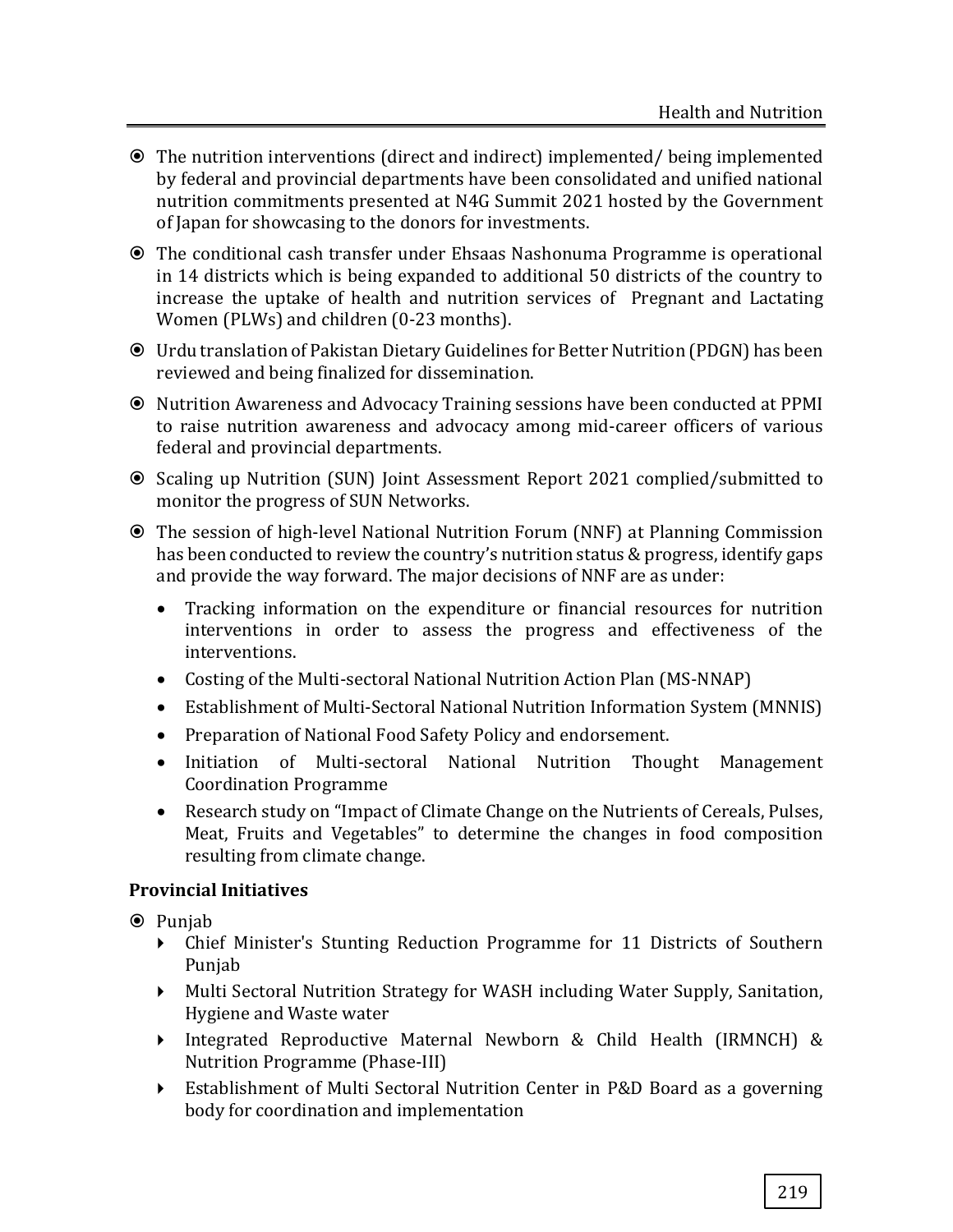- **■** Khyber Pakhtunkhwa
	- Khyber Pakhtunkhwa Stunting Prevention and Rehabilitation Integrated Nutrition Gain (KP SPRING) project being implemented in four districts i.e. D.I.Khan, Tank, Bannu and Nowshera
	- Integration of Health Services Delivery with Special Focus on MNCH, LHW and Nutrition Programme
	- ▶ Health Nutrition Program in merged areas
	- Poverty alleviation through development of Rural Poultry in Khyber Pakhtunkhwa
- **⊙** Sindh
	- Accelerated Action Plan (AAP) for "Stunting Reduction and Malnutrition" consisting of nutrition sensitive and specific interventions implemented in 13 districts
	- EU-PINS Programme for improved nutrition covering sensitive and specific interventions in 10 districts
	- Implementation of People's Poverty Reduction Programme (PPRP) in Ghotki and Sukkur, and expanded to Khairpur, Badin, Mirpurkhas, Umerkot, Sanghar and Thatta.
- **●** Balochistan
	- Nutrition Program in 132 primary schools 4 primary schools from each district (concept paper approved)
- Gilgit Baltistan (GB)
	- Scaling Up Nutrition Program (SUN) GB with the collaboration of P&DD
	- Provision of specialized nutritious food to under 5 children and PLW
	- Targeting Blue Revolution towards Food Nutrition & Livelihood Security through conservation of local Species
	- Food Fortification Programme of Food Department
	- $\triangleright$  Provision of ECD facilities in existing Government P/S of GB
	- Social Health Protection Phase-II
	- Provision of Specialized Nutrition Food for Ultra poor Pregnant and Lactating Women in all 10 districts
- Azad Jammu & Kashmir (AJ&K)
	- Early Childhood Development Programme (ECD) in 300 Middle and 275 High and Higher Secondary Schools
	- Agro-Ecological Based Fruit, Vegetable & Agriculture Development as enterprise in AJ&K

#### **Narcotics Control**

Pakistan's counter narcotics efforts revolve around the three main pillars highlighted in the National Anti-Narcotics Policy, 2019. These three pillars include i) Drug Supply Reduction, ii) Drug Demand Reduction and iii) International Cooperation. Counter narcotics efforts not only encompass the law enforcement side for drug supply reduction but also value equally importance of reducing the domestic demand for drugs.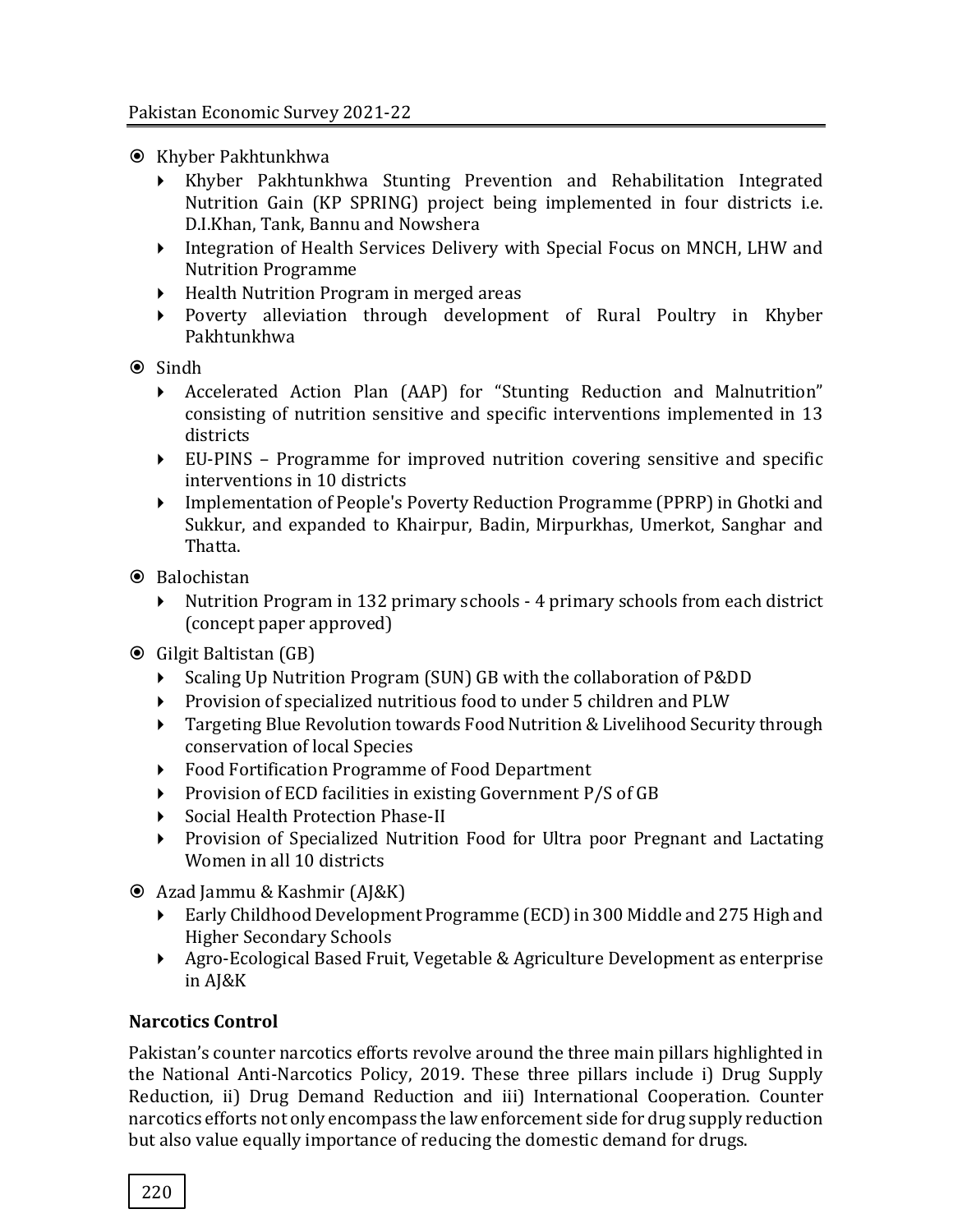## **Anti-Narcotics Policy**

The Anti-Narcotics Policy of Pakistan aims to re-energize existing national drug law enforcement agencies, build the Anti-Narcotics Force (ANF) capacity, develop an effective coordination and control mechanism and mobilize the people of Pakistan especially youth and institutions to ensure their active participation in eradicating drugs. This policy also seeks to promote international cooperation for mutual support and partnership against narcotics.

## **Policy Objectives**

## **1. Drug Supply Reduction**

The main focus of drug supply reduction activities is to strengthen Law Enforcement Agencies (LEAs) at the federal, provincial and district levels to combat drug trafficking and to reduce the flow of drugs in Pakistan. The capacity of LEAs all over Pakistan and particularly in the provinces of Khyber Pakhtunkhwa and Balochistan is being improved so that they could effectively assist in disrupting illegal drug trafficking, money laundering and seizing drug generated assets.

# **1.1 Drug Supply Reduction Activities**

Table 11.10 depicts the narcotics type and quantity seized by ANF during Jul-Dec 2021.

In addition to this, assets of worth Rs 306.56 million were frozen while assets amounting Rs 0.448 million were fortified by ANF to reduce the supply of drugs from Jul-Dec 2021.

Details of various drug addicted patients treated under different Model Addicts Treatment & Rehabilitation Centre (MATRCs) throughout the country from Jul-Dec 2021 is given in Table 11.11.

| 11.10 Various Narcotics Items seized by ANF<br>(Kgs/Ltr) |                               |           |  |  |  |
|----------------------------------------------------------|-------------------------------|-----------|--|--|--|
| S#                                                       | Seizure                       | Quantity  |  |  |  |
| A.                                                       | Opium                         | 4235.370  |  |  |  |
| Β.                                                       | Morphine                      | 1657.670  |  |  |  |
| C.                                                       | Heroin                        | 2641.606  |  |  |  |
| D.                                                       | Hashish                       | 17555.327 |  |  |  |
| Ε.                                                       | Cocaine                       | 18.924    |  |  |  |
| F.                                                       | Amphetamine                   | 109.752   |  |  |  |
| G.                                                       | Meth                          | 426.872   |  |  |  |
| Н.                                                       | Xanax Tabs                    | 136.478   |  |  |  |
| I.                                                       | Ecstasy Tabs                  | 117.100   |  |  |  |
| J.                                                       | Prazolam / Benzo Diazepam     | 78.000    |  |  |  |
| K.                                                       | Alprazolam Tabs               | 3.290     |  |  |  |
| L.                                                       | Pranax Tabs                   | 25.000    |  |  |  |
| M.                                                       | Cannabis/ Marijuana           | 0.100     |  |  |  |
| N.                                                       | Ketamine                      | 50.000    |  |  |  |
| 0.                                                       | AA                            | 1026.000  |  |  |  |
| Р.                                                       | Poppy Straw                   | 2245.000  |  |  |  |
| Q.                                                       | <b>LSD Stickers</b>           | 0.010     |  |  |  |
| R.                                                       | Suspected substance           | 131.215   |  |  |  |
| S.                                                       | Weed                          | 1.145     |  |  |  |
| <b>Total</b>                                             |                               | 30458.859 |  |  |  |
|                                                          | Source: M/o Narcotics Control |           |  |  |  |

| 11.11 City wise Detail of Patients Treated at MATRCs |              |                  |               |              |              |  |
|------------------------------------------------------|--------------|------------------|---------------|--------------|--------------|--|
| <b>Months</b>                                        | <b>MATRC</b> | <b>MATRC</b>     | <b>MATRC</b>  | <b>MATRC</b> | <b>Total</b> |  |
|                                                      | Karachi      | <b>Islamabad</b> | <b>Sukkur</b> | Hyderabad    |              |  |
| Jul                                                  | 61           | 34               | 10            | 24           | 129          |  |
| Aug                                                  | 45           | 26               | 10            | 23           | 104          |  |
| Sep                                                  | 66           | 24               | 10            | 22           | 122          |  |
| 0ct                                                  | 70           | 23               | 12            | 37           | 142          |  |
| Nov                                                  | 75           | 28               | 10            | 26           | 139          |  |
| Dec                                                  | 80           | 21               | 17            | 36           | 154          |  |
| <b>Total</b>                                         | 397          | 156              | 69            | 168          | 790          |  |
| Source: M/o Narcotics Control                        |              |                  |               |              |              |  |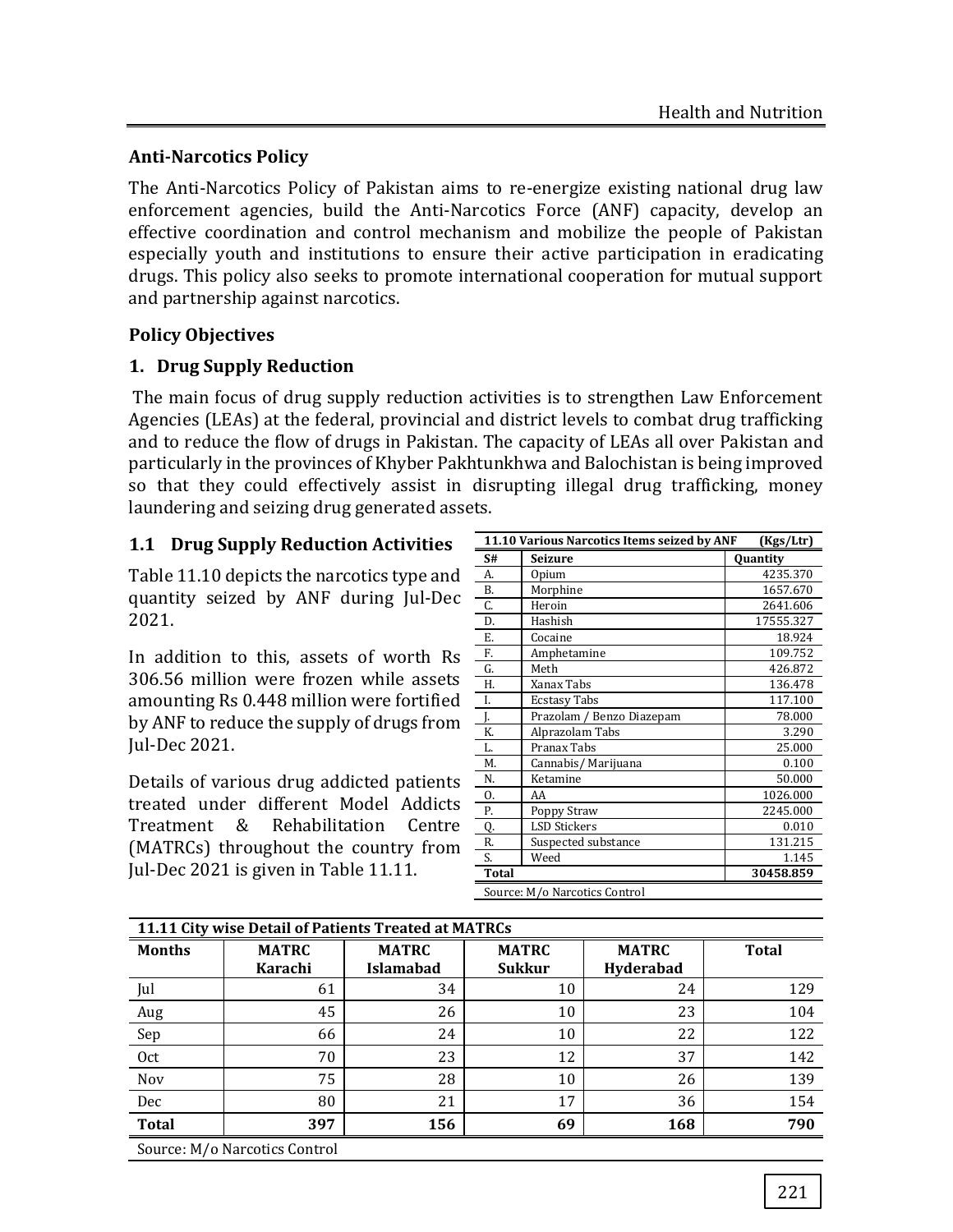# **2. Drug Demand Reduction**

ANF used a number of drug demand reduction activities from July-Dec 2021. Various modes were used to spread anti-drug awareness among students and general public. Lectures, social medial posts, seminars, visits, meetings, anti-drug sport activities, free medical camps, anti-drug awareness painting competition, workshops and conferences, etc. (Table 11.12)

| Table 11.12: Total Anti-Drug Awareness Activities at Regional Directorates |             |          |             |           |       |       |
|----------------------------------------------------------------------------|-------------|----------|-------------|-----------|-------|-------|
| RD Punjab                                                                  | RD Khyber   | RD Sindh | <b>RD</b>   | <b>RD</b> | RD HO | Total |
|                                                                            | Pakhtunkhwa |          | Balochistan | North     |       |       |
| 101                                                                        | 85          | 33       | 78          | 95        | 1974  | 2366  |
| Source: M/o Narcotics Control                                              |             |          |             |           |       |       |

# **3. International Cooperation**

Illicit trafficking of narcotics and drug abuse is a global challenge. Pakistan is acting as a front line country in combating the menace of drugs. Government of Pakistan has taken number of initiatives to control spread and trafficking of illicit narcotics. However, country cannot fight this menace alone, therefore, international cooperation is important pillar of Pakistan's strategy against drugs. Ministry of Narcotics Control has signed 34 MoUs with different countries on unlawful narcotics, while 30 MoUs are under process.

In 2021, ANF seized various types of drugs smuggled through Airport, Sea port and parcels. Details are presented in Table 11.13.

| Table 11.13: Types of Drugs Seized |       |                   |         |                |         |                                |
|------------------------------------|-------|-------------------|---------|----------------|---------|--------------------------------|
| Category                           | Cases | Drugs Seized (Kg) |         |                |         |                                |
|                                    |       | <b>Opium</b>      | Heroin  | <b>Hashish</b> | Cocaine | <b>Others</b>                  |
| Airport                            | 43    | 0.00              | 30.874  | 2.393          |         | Amph 29.628 Kg                 |
|                                    |       |                   |         |                |         | Meth 19.998 Kg                 |
| Sea Port                           | 4     | 0.00              | 114.700 | 0.00           | 0.00    | Meth 9.500 kg                  |
|                                    |       |                   |         |                |         | Xanax Tabs -134 kg             |
|                                    |       |                   |         |                |         | Valium Diazepam Tab - 78 Kg    |
|                                    |       |                   |         |                |         | Alprazolam Tabs -28 kg         |
| Parcels                            | 86    | 2.750             | 90.854  | 0.653          | 0.00    | Amph $-0.455$ kg               |
|                                    |       |                   |         |                |         | Meth 109.774 Kg                |
|                                    |       |                   |         |                |         | Valium Diazepam Tabs - 0.10 kg |
|                                    |       |                   |         |                |         | Suspected Powder 18.765 Kg     |
|                                    |       |                   |         |                |         | MDMA - 1.650 kg                |
| Total:                             | 133   | 2.750             | 236.428 | 3.046          | 0.0     |                                |
| Source: M/o Narcotics Control      |       |                   |         |                |         |                                |

Additionally, 40 foreign nationals were arrested in Pakistan who were involved in drug trafficking in year 2021. Pakistan extended its support for Australia, Canada, South Africa, South Korea, Interpol, UAE, USA, Iran, Qatar, KSA and UK in a total of 123 drug related inquires 2021 (Table 11.14).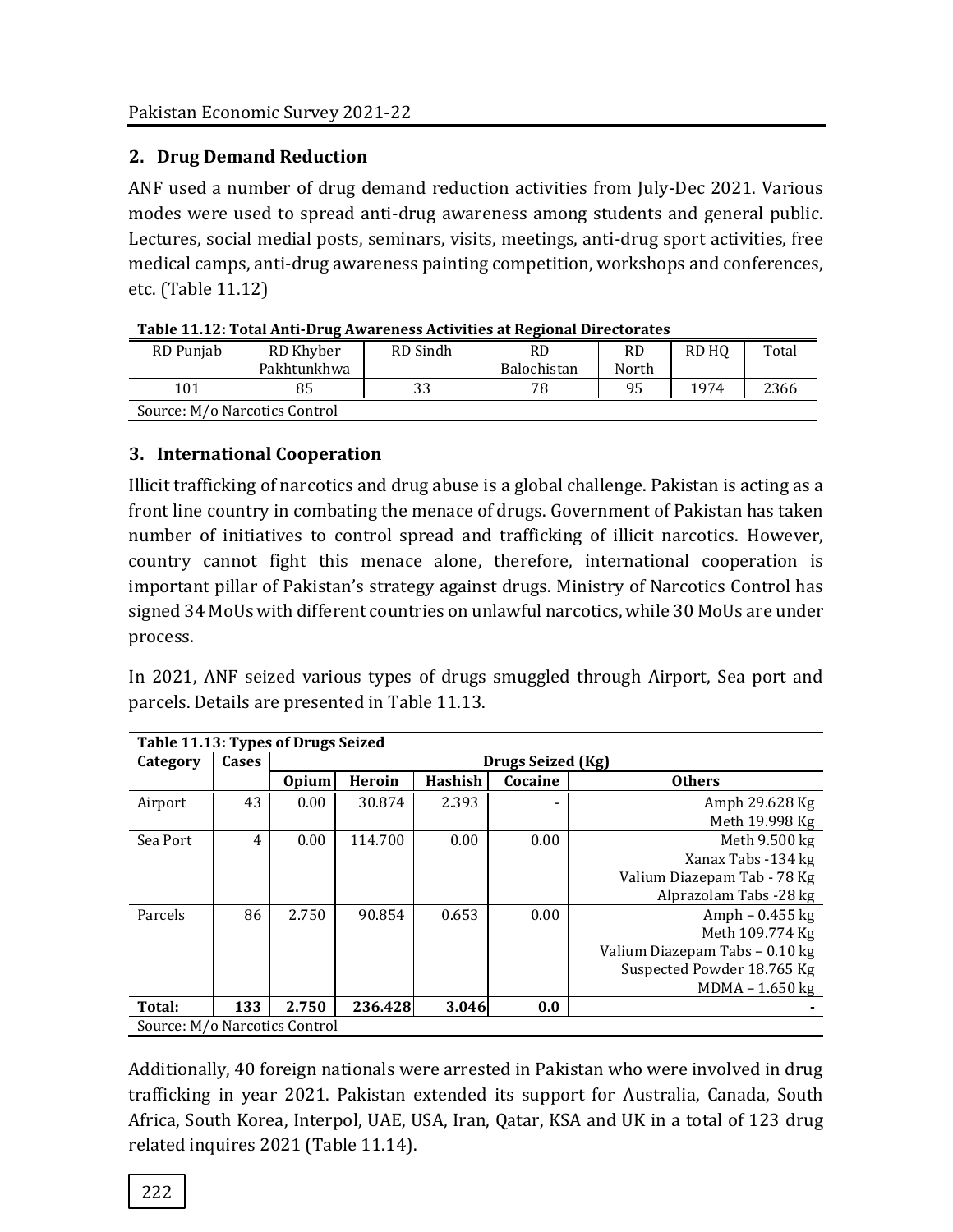| Country        | Cases during Jul - Dec 2021 |                |                  |  |  |  |  |
|----------------|-----------------------------|----------------|------------------|--|--|--|--|
|                | <b>Airports</b>             | <b>Parcel</b>  | <b>Seaport</b>   |  |  |  |  |
| <b>UAE</b>     | 10                          |                | $\mathbf{1}$     |  |  |  |  |
| Australia      |                             | 10             |                  |  |  |  |  |
| Canada         |                             | 3              | $\mathbf{1}$     |  |  |  |  |
| <b>Bahrain</b> | 21                          | 2              |                  |  |  |  |  |
| Italy          |                             | 3              |                  |  |  |  |  |
| <b>KSA</b>     | 3                           | 2              | $\mathbf{1}$     |  |  |  |  |
| Netherlands    |                             | 5              |                  |  |  |  |  |
| New Zealand    |                             | 3              |                  |  |  |  |  |
| UK             |                             | 41             | $\mathbf{1}$     |  |  |  |  |
| <b>USA</b>     |                             | 2              |                  |  |  |  |  |
| Qatar          | 7                           | $\mathbf{1}$   |                  |  |  |  |  |
| Maldives       | 1                           | 5              |                  |  |  |  |  |
| Oman           | 1                           |                |                  |  |  |  |  |
| Belgium        |                             | 1              |                  |  |  |  |  |
| France         |                             | 1              |                  |  |  |  |  |
| Greece         |                             | $\overline{4}$ |                  |  |  |  |  |
| Hong Kong      |                             | 2              |                  |  |  |  |  |
| South Korea    |                             | 1              |                  |  |  |  |  |
| <b>Total</b>   | 43                          | 86             | $\boldsymbol{4}$ |  |  |  |  |

#### **Development of New Projects**

A list of narcotics control development projects, at pre-feasibility level, is given in Table 11.15. The purpose of these projects is to impose an effective check in drug infested areas.

| <b>Table 11.15: Narcotics Control Projects</b> |                                               |                   |                                          |  |  |  |
|------------------------------------------------|-----------------------------------------------|-------------------|------------------------------------------|--|--|--|
| Serial#                                        | <b>Name of Project</b>                        | <b>Duration</b>   | <b>Estimated Cost</b><br>(Rs in million) |  |  |  |
| a.                                             | Construction of Model Addiction Treatment &   | $1 - 7 - 2021$ to | 456.378                                  |  |  |  |
|                                                | Rehabilitation Center (MATRC) at Islamabad    | 31-12-2023        |                                          |  |  |  |
| b.                                             | Acquisition of 2 x Acres Land for ANF Police  | $1 - 7 - 2021$ to | 4.5                                      |  |  |  |
|                                                | Station at Hub                                | 30-6-2022         |                                          |  |  |  |
|                                                | Acquisition of 2 x Plots for Establishment of | 1-7-2021 to       | 353.119                                  |  |  |  |
|                                                | Training Components for ANF Academy at H-     | 30-6-2022         |                                          |  |  |  |
|                                                | 11/I Islamabad                                |                   |                                          |  |  |  |
|                                                | Source: M/o Narcotics Control                 |                   |                                          |  |  |  |

#### **Conclusion**

Healthy population can productively contribute in the progress of a nation. Health sector development to meet the rising demand of population is necessary condition for socioeconomic development of Pakistan. Despite having an overburdened and underequipped health system, Pakistan contained the COVID-19 outbreak successfully. The Government remained focused on upgrading health system in response to the challenges faced. In FY2022, health expenditures increased to 30 percent because of timely procurement and deployment of vaccines to contain the spread of COVID-19.